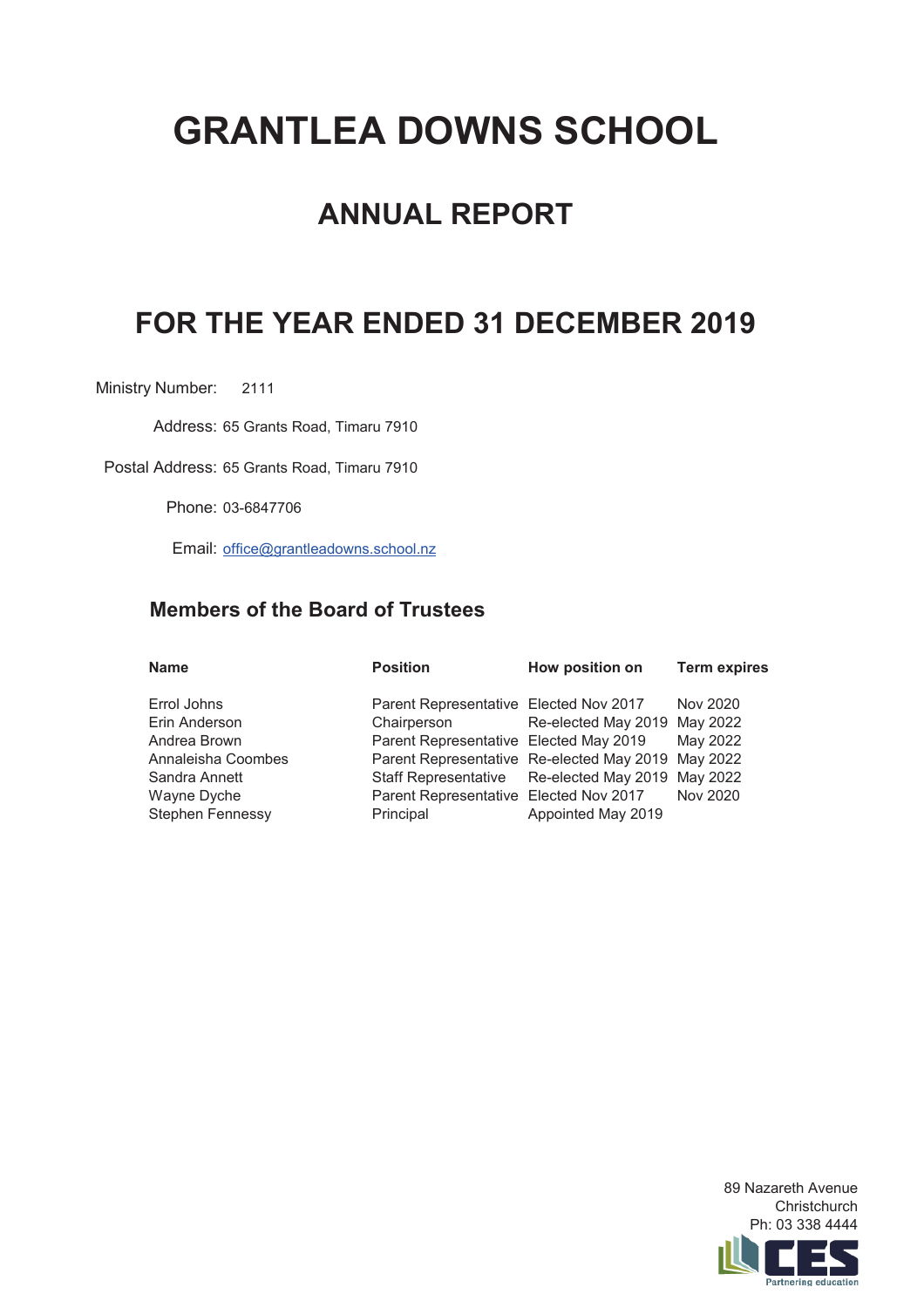# **GRANTLEA DOWNS SCHOOL**

Financial Statements - For the year ended 31 December 2019

# **Index**

#### **Page Statement**

- 2 Statement of Responsibility
- 3 Statement of Comprehensive Revenue and Expense
- 4 Statement of Changes in Net Assets/Equity
- 5 Statement of Financial Position
- 6 Statement of Cash Flows

Notes to the Financial Statements, incorporating:

- 7-10 Statement of Accounting Policies
- 11-18 Other Notes and Disclosures
	- 19 Auditor's Report

Statement of KiwiSports Funding

Analysis of Variance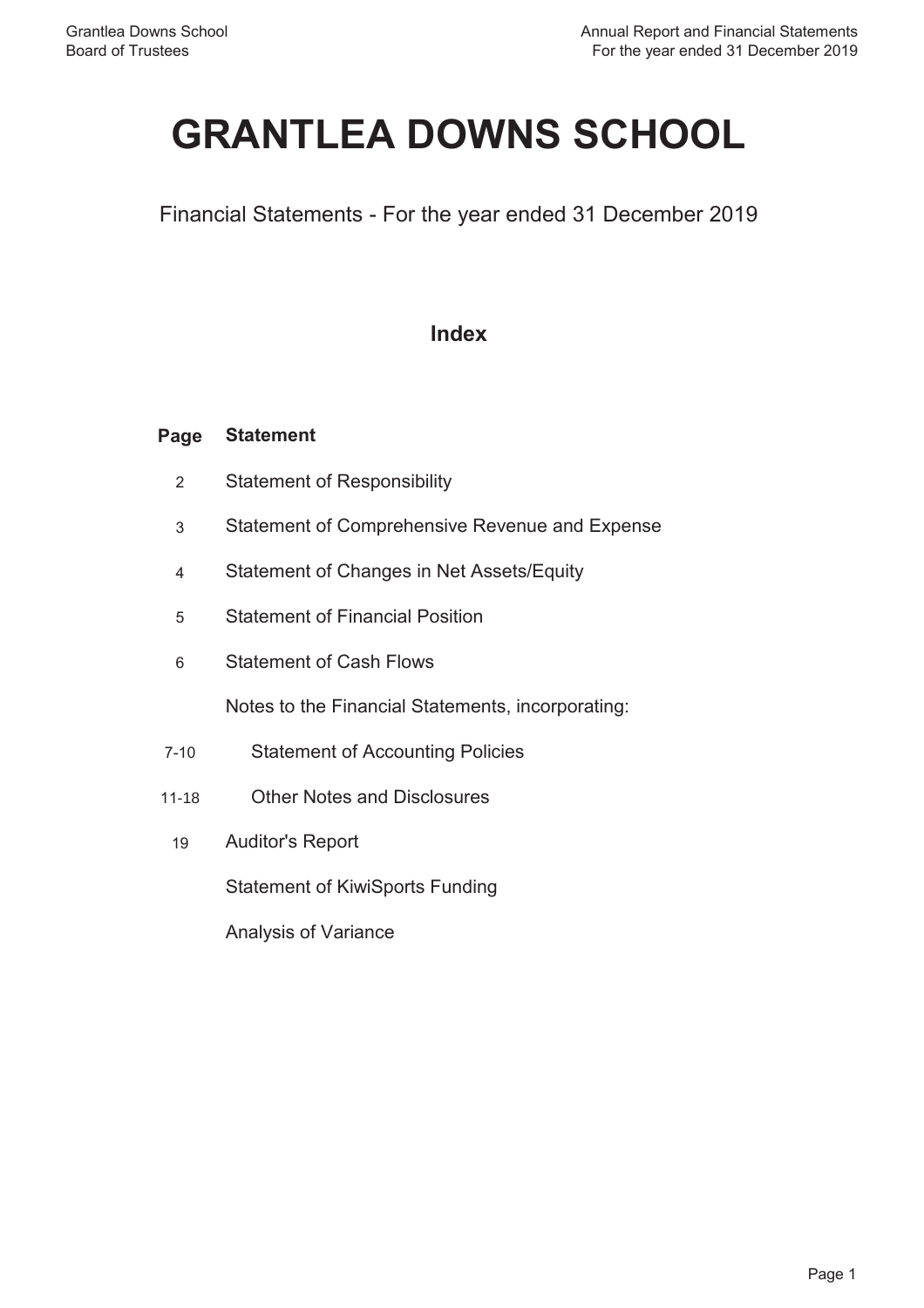# **Grantlea Downs School Statement of Responsibility**

For the year ended 31 December 2019

The Board of Trustees accepts responsibility for the preparation of the annual financial statements and the judgements used in these financial statements.

The management (including the principal and others as directed by the Board) accepts responsibility for establishing and maintaining a system of internal controls designed to provide reasonable assurance as to the integrity and reliability of the school's financial reporting.

It is the opinion of the Board and management that the annual financial statements for the financial year ended 31 December 2019 fairly reflects the financial position and operations of the school.

The School's 2019 financial statements are authorised for issue by the Board.

Full Name of Board Chairpersor

Signature of Board Chairperson

Signature o fincipal

Date: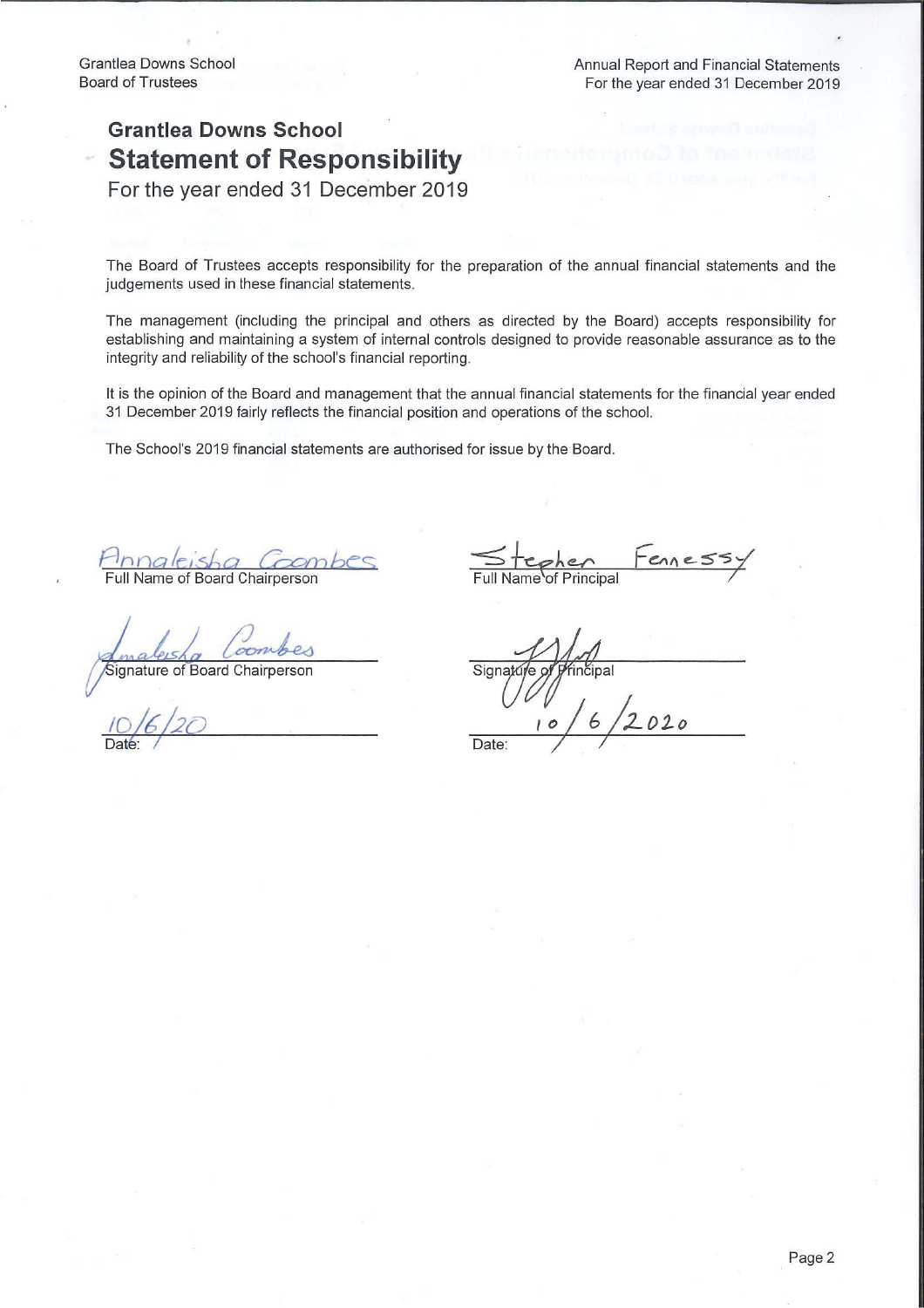# **Grantlea Downs School Statement of Comprehensive Revenue and Expense**

For the year ended 31 December 2019

|                                                             |                | 2019                | 2019<br><b>Budget</b> | 2018                |
|-------------------------------------------------------------|----------------|---------------------|-----------------------|---------------------|
|                                                             | <b>Notes</b>   | <b>Actual</b><br>\$ | (Unaudited)<br>S      | <b>Actual</b><br>\$ |
| <b>Revenue</b>                                              |                |                     |                       |                     |
| <b>Government Grants</b>                                    | $\overline{2}$ | 2,539,578           | 2,534,861             | 2,540,129           |
| <b>Locally Raised Funds</b>                                 | 3              | 121,179             | 38,316                | 126,022             |
| <b>Interest Received</b>                                    |                | 10,218              | 9,000                 | 11,436              |
| Gain on Sale of Property, Plant and Equipment               |                |                     |                       | 10,410              |
| <b>International Students</b>                               | 4              | 16,657              | 13,735                | 21,019              |
|                                                             |                | 2,687,633           | 2,595,912             | 2,709,016           |
| <b>Expenses</b>                                             |                |                     |                       |                     |
| <b>Locally Raised Funds</b>                                 | 3              | 64,260              |                       | 59,365              |
| <b>International Students</b>                               | 4              | 2,933               | 6,725                 | 5,664               |
| Learning Resources                                          | 5              | 1,647,079           | 1,681,960             | 1,665,803           |
| Administration                                              | 6              | 193,894             | 240,856               | 183,289             |
| <b>Finance Costs</b>                                        |                | 895                 |                       | 1,227               |
| Property                                                    | 7              | 669,609             | 698.957               | 659,603             |
| Depreciation                                                | 8              | 59.750              | 80,000                | 83,516              |
| Loss on Disposal of Property, Plant and Equipment           |                | 4,801               |                       |                     |
|                                                             |                | 2,643,221           | 2,708,498             | 2,658,467           |
| <b>Net Surplus / (Deficit)</b>                              |                | 44,412              | (112, 586)            | 50,549              |
| Other Comprehensive Revenue and Expenses                    |                |                     |                       |                     |
| <b>Total Comprehensive Revenue and Expense for the Year</b> |                | 44,412              | (112, 586)            | 50,549              |

The above Statement of Comprehensive Revenue and Expense should be read in conjunction with the accompanying notes.

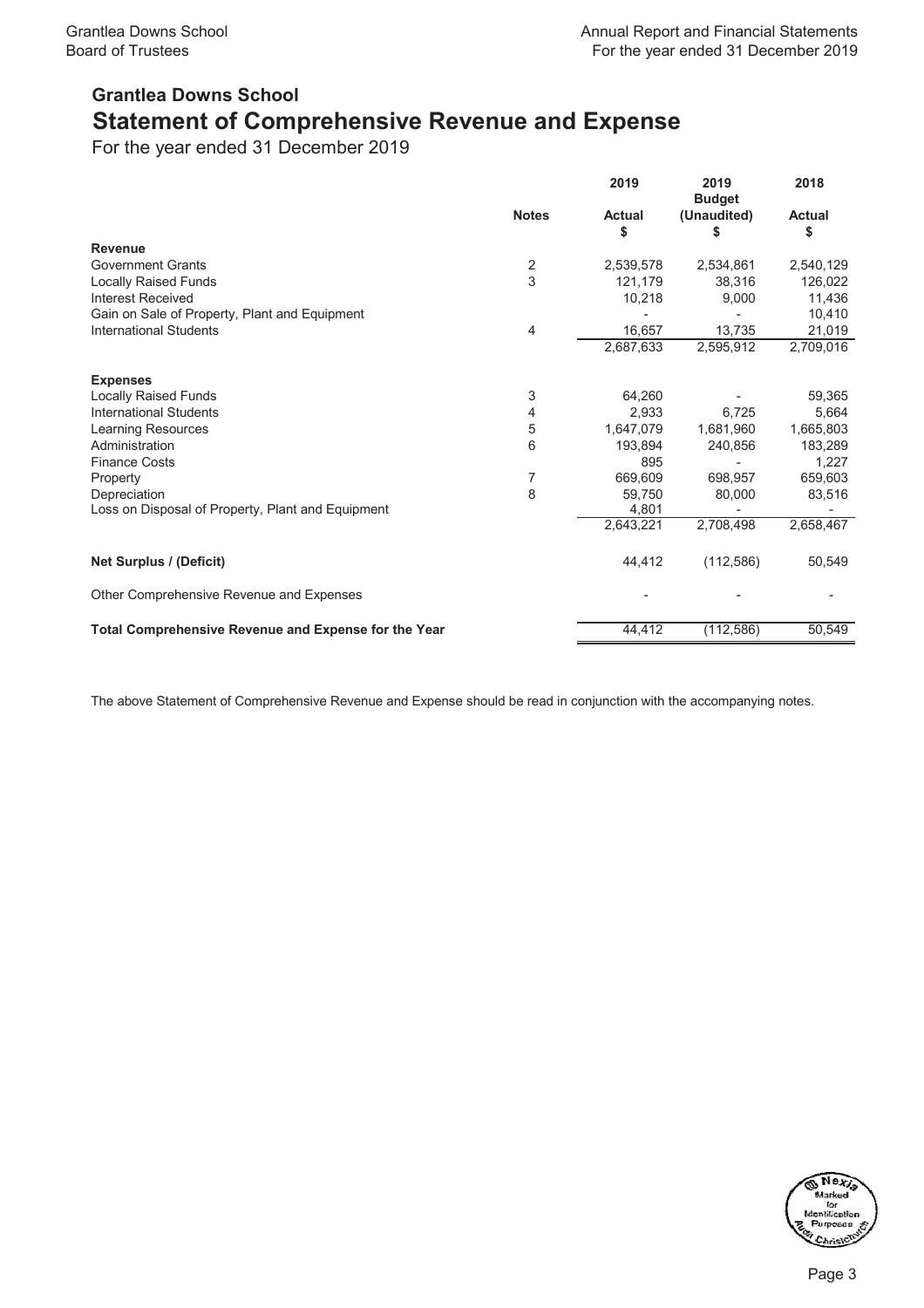# **Grantlea Downs School Statement of Changes in Net Assets/Equity**

For the year ended 31 December 2019

|                                                                                                              | Actual<br>2019<br>\$ | <b>Budget</b><br>(Unaudited)<br>2019<br>\$ | Actual<br>2018<br>\$ |
|--------------------------------------------------------------------------------------------------------------|----------------------|--------------------------------------------|----------------------|
| <b>Balance at 1 January</b>                                                                                  | 583,719              | 583.719                                    | 533,170              |
| Total comprehensive revenue and expense for the year<br>Capital Contributions from the Ministry of Education | 44.412               | (112, 586)                                 | 50,549               |
| Contribution - Furniture and Equipment Grant                                                                 | 4.949                | -                                          |                      |
| <b>Equity at 31 December</b>                                                                                 | 633,080              | 471,133                                    | 583,719              |
| <b>Retained Earnings</b>                                                                                     | 633.080              | 471.133                                    | 583,719              |
| Reserves<br><b>Equity at 31 December</b>                                                                     | 633,080              | 471,133                                    | 583.719              |
|                                                                                                              |                      |                                            |                      |

The above Statement of Changes in Net Assets/Equity should be read in conjunction with the accompanying notes.

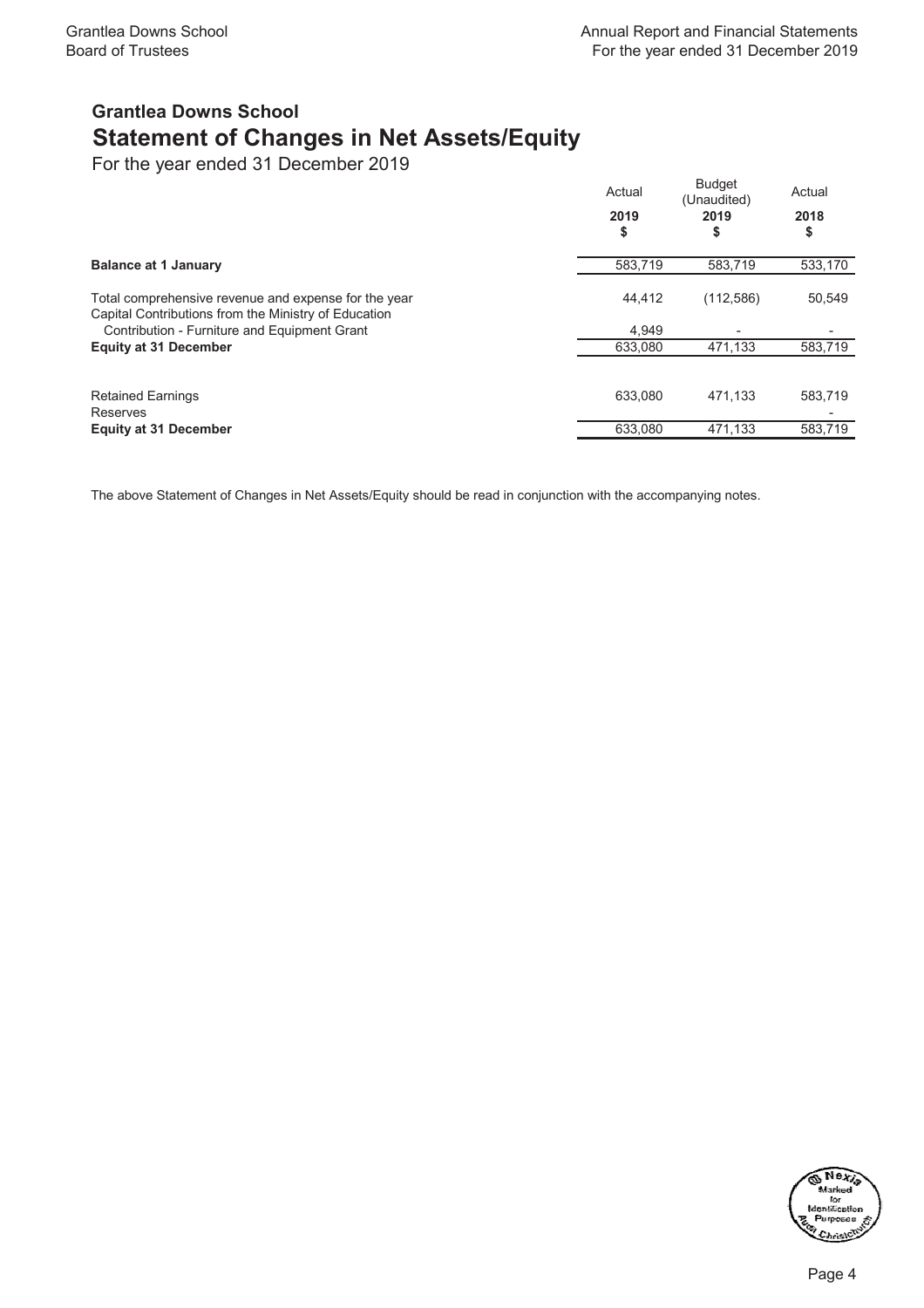# **Grantlea Downs School Statement of Financial Position**

As at 31 December 2019

|                                           |              | 2019          | 2019<br><b>Budget</b> | 2018          |
|-------------------------------------------|--------------|---------------|-----------------------|---------------|
|                                           | <b>Notes</b> | <b>Actual</b> | (Unaudited)           | <b>Actual</b> |
|                                           |              | \$            | \$                    | \$            |
| <b>Current Assets</b>                     |              |               |                       |               |
| Cash and Cash Equivalents                 | 9            | 304,884       | 171,363               | 552,101       |
| <b>Accounts Receivable</b>                | 10           | 97,031        | 96,625                | 114,132       |
| <b>GST Receivable</b>                     |              | 9,153         |                       |               |
| Prepayments                               |              | 12,230        | 5.000                 | 8,972         |
| Inventories                               | 11           | 245           | 500                   | 501           |
| Investments                               | 12           | 105,129       | 100,000               | 34,380        |
|                                           |              | 528,672       | 373,488               | 710,086       |
| <b>Current Liabilities</b>                |              |               |                       |               |
| <b>GST Payable</b>                        |              |               |                       | 19,481        |
| <b>Accounts Payable</b>                   | 14           | 142,408       | 139,625               | 162,099       |
| Revenue Received in Advance               | 15           | 35,582        | 35,000                | 12,840        |
| Provision for Cyclical Maintenance        | 16           |               |                       | 22,483        |
| Finance Lease Liability - Current Portion | 17           | 15,712        | 10,000                | 17,206        |
| Funds held for Capital Works              |              |               |                       |               |
| Projects                                  | 18           | (16, 681)     |                       | 194,047       |
|                                           |              | 177,021       | 184,625               | 428,156       |
| <b>Working Capital Surplus/(Deficit)</b>  |              | 351,651       | 188,863               | 281,930       |
| <b>Non-current Assets</b>                 |              |               |                       |               |
| Property, Plant and Equipment             | 13           | 379,275       | 380,000               | 386,743       |
|                                           |              | 379,275       | 380,000               | 386,743       |
| <b>Non-current Liabilities</b>            |              |               |                       |               |
| Provision for Cyclical Maintenance        | 16           | 72,351        | 67,730                | 50,247        |
| Finance Lease Liability                   | 17           | 25,495        | 30,000                | 34,707        |
|                                           |              | 97,846        | 97,730                | 84,954        |
| <b>Net Assets</b>                         |              | 633,080       | 471,133               | 583,719       |
|                                           |              |               |                       |               |
| <b>Equity</b>                             |              | 633,080       | 471,133               | 583,719       |

The above Statement of Financial Position should be read in conjunction with the accompanying notes.

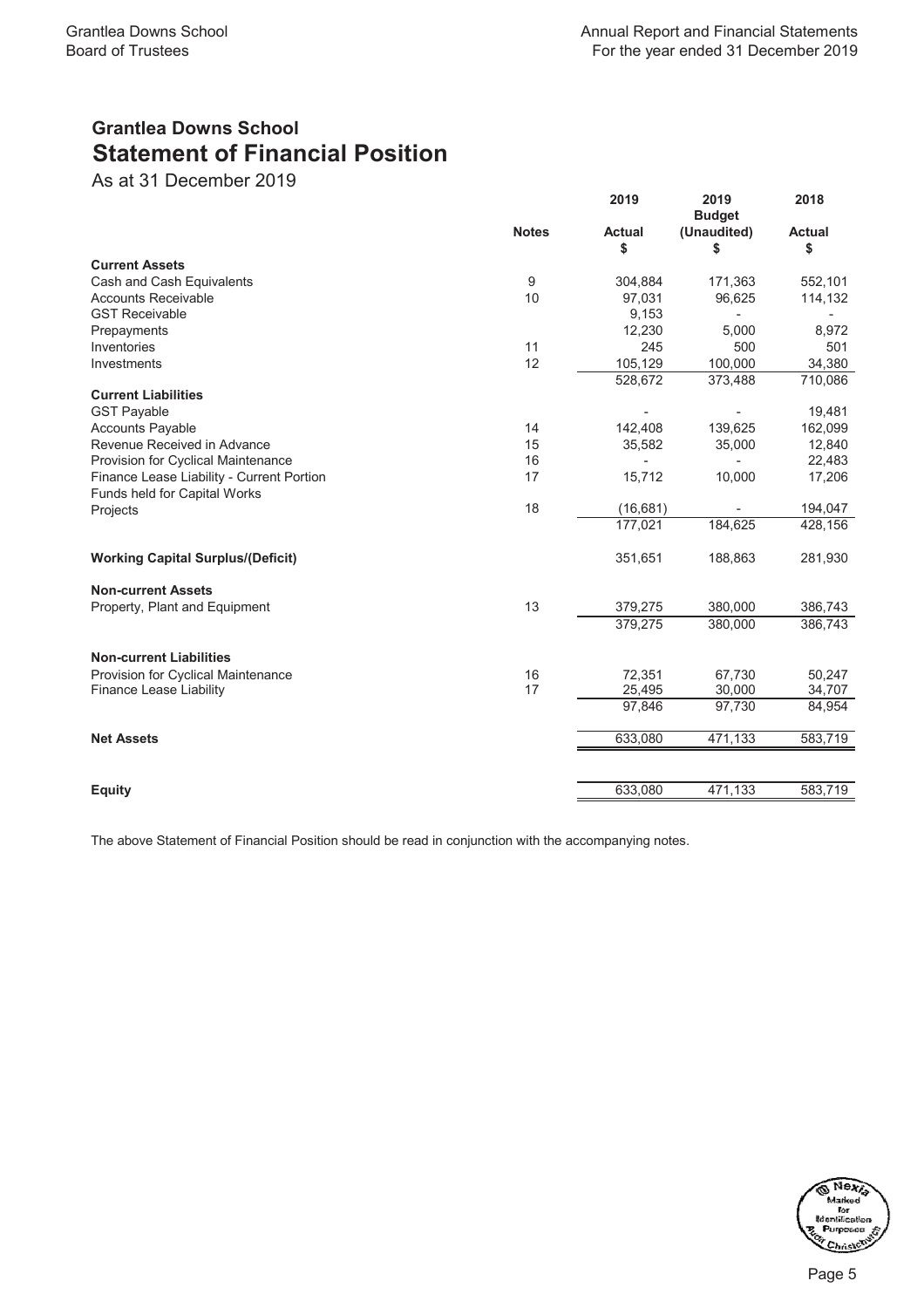# **Grantlea Downs School Statement of Cash Flows**

For the year ended 31 December 2019

|                                                        |              | 2019                | 2019<br><b>Budget</b> | 2018                |
|--------------------------------------------------------|--------------|---------------------|-----------------------|---------------------|
|                                                        | <b>Notes</b> | <b>Actual</b><br>\$ | (Unaudited)<br>\$     | <b>Actual</b><br>\$ |
| <b>Cash flows from Operating Activities</b>            |              |                     |                       |                     |
| <b>Government Grants</b>                               |              | 661,348             | 619,818               | 607,719             |
| <b>Locally Raised Funds</b>                            |              | 149,231             | 68,316                | 127,664             |
| <b>International Students</b>                          |              | 11,407              | (16, 265)             | (1,644)             |
| Goods and Services Tax (net)                           |              | (28, 634)           |                       | 25,572              |
| Payments to Employees                                  |              | (329, 324)          | (365, 942)            | (298, 690)          |
| Payments to Suppliers                                  |              | (376, 222)          | (212, 146)            | (341, 243)          |
| <b>Interest Paid</b>                                   |              | (895)               |                       | (1, 227)            |
| <b>Interest Received</b>                               |              | 10,187              | 9,000                 | 11,624              |
| Net cash from / (to) the Operating Activities          |              | 97,099              | 102,781               | 129,775             |
| <b>Cash flows from Investing Activities</b>            |              |                     |                       |                     |
| Proceeds from Sale of PPE (and Intangibles)            |              | 8,900               |                       | 10,410              |
| Purchase of PPE (and Intangibles)                      |              | (65, 983)           | (80,000)              | (43, 324)           |
| Purchase of Investments                                |              | (70, 749)           | (100,000)             | (34, 380)           |
| Proceeds from Sale of Investments                      |              |                     |                       |                     |
| Net cash from / (to) the Investing Activities          |              | (127, 832)          | (180,000)             | (67, 294)           |
| <b>Cash flows from Financing Activities</b>            |              |                     |                       |                     |
| Furniture and Equipment Grant                          |              | 4,949               |                       |                     |
| <b>Finance Lease Payments</b>                          |              | (10, 706)           | 10,000                | (30, 423)           |
| <b>Funds Administered on Behalf of Third Parties</b>   |              | (210, 728)          |                       | 85,744              |
| Net cash from Financing Activities                     |              | (216, 485)          | 10,000                | 55,321              |
| Net increase/(decrease) in cash and cash equivalents   |              | (247, 217)          | (67, 219)             | 117,802             |
| Cash and cash equivalents at the beginning of the year | 9            | 552,101             | 238,582               | 434,299             |
| Cash and cash equivalents at the end of the year       |              |                     |                       |                     |
|                                                        | 9            | 304,884             | 171,363               | 552,101             |

The statement of cash flows records only those cash flows directly within the control of the School. This means centrally funded teachers' salaries and the use of land and buildings grant and expense have been omitted.

The above Cash Flow Statement should be read in conjunction with the accompanying notes.

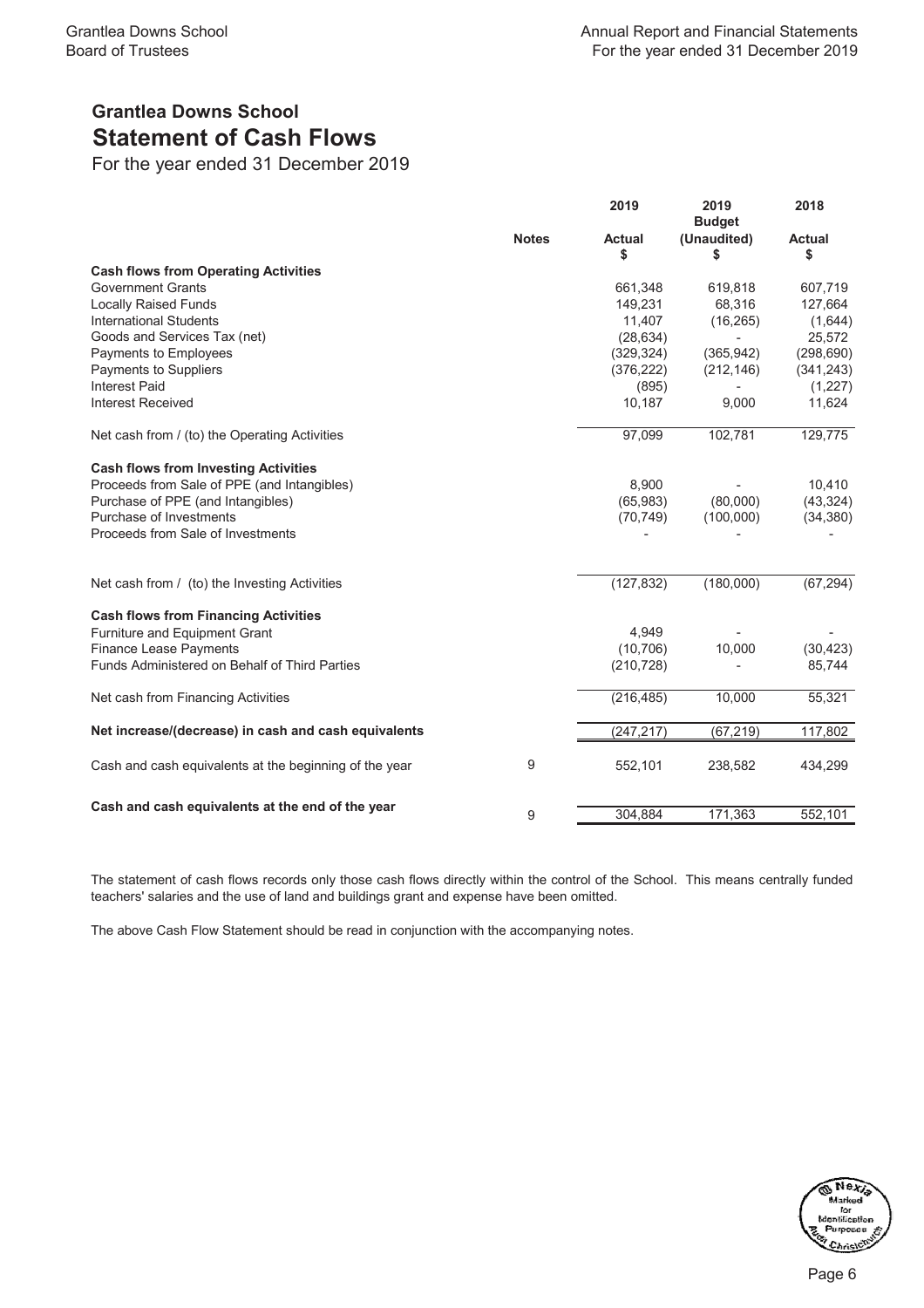# **Grantlea Downs**

# **Notes to the Financial Statements**

# **1 Statement of Accounting Policies**

For the year ended 31 December 2019

# **a) Reporting Entity**

Grantlea Downs School (the School) is a Crown entity as specified in the Crown Entities Act 2004 and a school as described in the Education Act 1989. The Board of Trustees (the Board) is of the view that the School is a public benefit entity for financial reporting purposes.

## **b) Basis of Preparation**

## *Reporting Period*

The financial reports have been prepared for the period 1 January 2019 to 31 December 2019 and in accordance with the requirements of the Public Finance Act 1989.

## *Basis of Preparation*

The financial statements have been prepared on a going concern basis, and the accounting policies have been consistently applied throughout the period.

## *Financial Reporting Standards Applied*

The Education Act 1989 requires the School, as a Crown entity, to prepare financial statements in accordance with generally accepted accounting practice. The financial statements have been prepared in accordance with generally accepted accounting practice in New Zealand, applying Public Sector Public Benefit Entity (PBE) Standards Reduced Disclosure Regime as appropriate to public benefit entities that qualify for Tier 2 reporting. The school is considered a Public Benefit Entity as it meets the criteria specified as "having a primary objective to provide goods and/or services for community or social benefit and where any equity has been provided with a view to supporting that primary objective rather than for financial return to equity holders".

## *PBE Accounting Standards Reduced Disclosure Regime*

The School qualifies for Tier 2 as the school is not publicly accountable and is not considered large as it falls below the expenditure threshold of \$30 million per year. All relevant reduced disclosure concessions have been taken.

## *Measurement Base*

The financial statements are prepared on the historical cost basis unless otherwise noted in a specific accounting policy.

## *Presentation Currency*

These financial statements are presented in New Zealand dollars, rounded to the nearest dollar.

## *Specific Accounting Policies*

The accounting policies used in the preparation of these financial statements are set out below.

## *Critical Accounting Estimates And Assumptions*

The preparation of financial statements requires management to make judgements, estimates and assumptions that affect the application of accounting policies and the reported amounts of assets, liabilities, revenue and expenses. Actual results may differ from these estimates.

## *Useful lives of property, plant and equipment*

The School reviews the estimated useful lives of property, plant and equipment at the end of each reporting date. The School believes that the estimated useful lives of the property, plant and equipment as disclosed in the Significant Accounting Policies are appropriate to the nature of the property, plant and equipment at reporting date. Property, plant and equipment is disclosed at note 13.

## *Critical Judgements in applying accounting policies*

Management has exercised the following critical judgements in applying accounting policies:

## *Classification of leases*

The School reviews the details of lease agreements at the end of each reporting date. The School believes the classification of each lease as either operation or finance is appropriate and reflects the nature of the agreement in place. Finance leases are disclosed at note 17.

#### *Recognition of grants*

The School reviews the grants monies received at the end of each reporting period and whether any require a provision to carryforward amounts unspent. The School believes all grants received have been appropriately recognised as a liability if required. Government grants are disclosed at note 2.

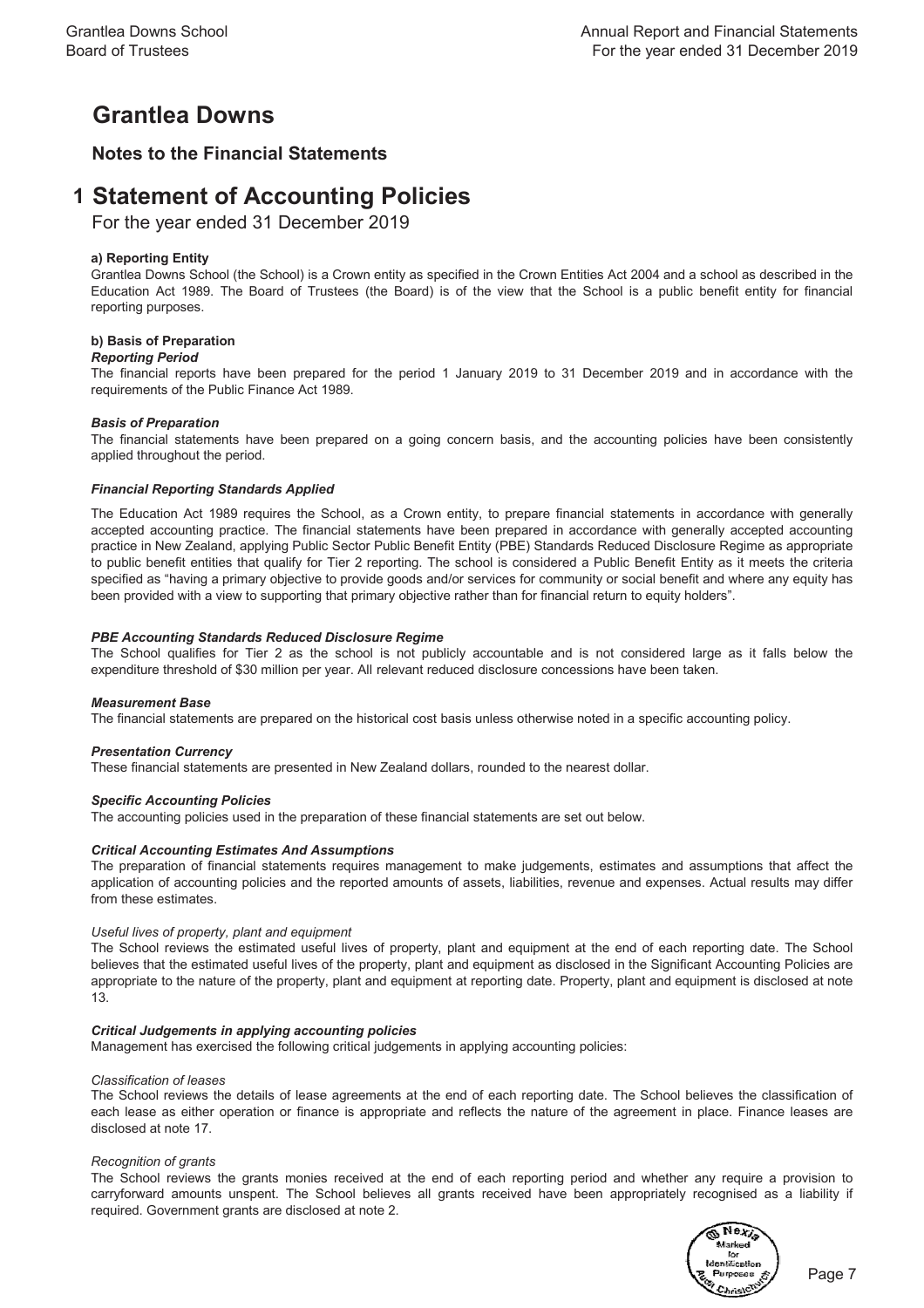# **c) Revenue Recognition**

#### *Government Grants*

The school receives funding from the Ministry of Education. The following are the main types of funding that the School receives:

Operational grants are recorded as revenue when the School has the rights to the funding, which is in the year that the funding is received.

Teachers salaries grants are recorded as revenue when the School has the rights to the funding in the salary period they relate to. The grants are not received in cash by the School and are paid directly to teachers by the Ministry of Education.

Use of land and buildings grants are recorded as revenue in the period the School uses the land and buildings. These are not received in cash by the School as they equate to the deemed expense for using the land and buildings which are owned by the Crown.

#### *Other Grants*

Other grants are recorded as revenue when the School has the rights to the funding, unless there are unfulfilled conditions attached to the grant, in which case the amount relating to the unfulfilled conditions is recognised as a liability and released to revenue as the conditions are fulfilled.

#### *Donations, Gifts and Bequests*

Donations, gifts and bequests are recorded as revenue when their receipt is formally acknowledged by the School.

#### *Interest Revenue*

Interest Revenue earned on cash and cash equivalents and investments is recorded as revenue in the period it is earned.

#### **d) Use of Land and Buildings Expense**

The property from which the School operates is owned by the Crown and managed by the Ministry of Education on behalf of the Crown. The School's use of the land and buildings as occupant is based on a property occupancy document as gazetted by the Ministry. The expense is based on an assumed market rental yield on the value of land and buildings as used for rating purposes. This is a non-cash expense that is offset by a non-cash grant from the Ministry.

#### **e) Operating Lease Payments**

Payments made under operating leases are recognised in the Statement of Comprehensive Revenue and Expense on a straight line basis over the term of the lease.

#### **f) Finance Lease Payments**

Finance lease payments are apportioned between the finance charge and the reduction of the outstanding liability. The finance charge is allocated to each period during the lease term on an effective interest basis.

# **g) Cash and Cash Equivalents**

Cash and cash equivalents include cash on hand, bank balances, deposits held at call with banks, and other short term highly liquid investments with original maturities of 90 days or less, and bank overdrafts. The carrying amount of cash and cash equivalents represent fair value.

## **h) Accounts Receivable**

Accounts Receivable represents items that the School has issued invoices for or accrued for, but has not received payment for at year end. Receivables are initially recorded at fair value and subsequently recorded at the amount the School realistically expects to receive. A receivable is considered uncollectable where there is objective evidence the School will not be able to collect all amounts due. The amount that is uncollectable (the provision for uncollectibility) is the difference between the amount due and the present value of the amounts expected to be collected.

#### **i) Inventories**

Inventories are consumable items held for sale and comprise of stationery and school uniforms. They are stated at the lower of cost and net realisable value. Cost is determined on a first in, first out basis. Net realisable value is the estimated selling price in the ordinary course of activities less the estimated costs necessary to make the sale. Any write down from cost to net realisable value is recorded as an expense in the Statement of Comprehensive Revenue and Expense in the period of the write down.

#### **j) Investments**

Bank term deposits are initially measured at the amount invested. Interest is subsequently accrued and added to the investment balance.

After initial recognition bank term deposits are measured at amortised cost using the effective interest method less impairment. The School has met the requirements under section 73 of the Education Act 1989 in relation to the acquisition of securities.

## **k) Property, Plant and Equipment**

Land and buildings owned by the Crown are excluded from these financial statements. The Board's use of the land and buildings as 'occupant' is based on a property occupancy document.

Improvements to buildings owned by the Crown are recorded at cost, less accumulated depreciation and impairment losses.



Page 8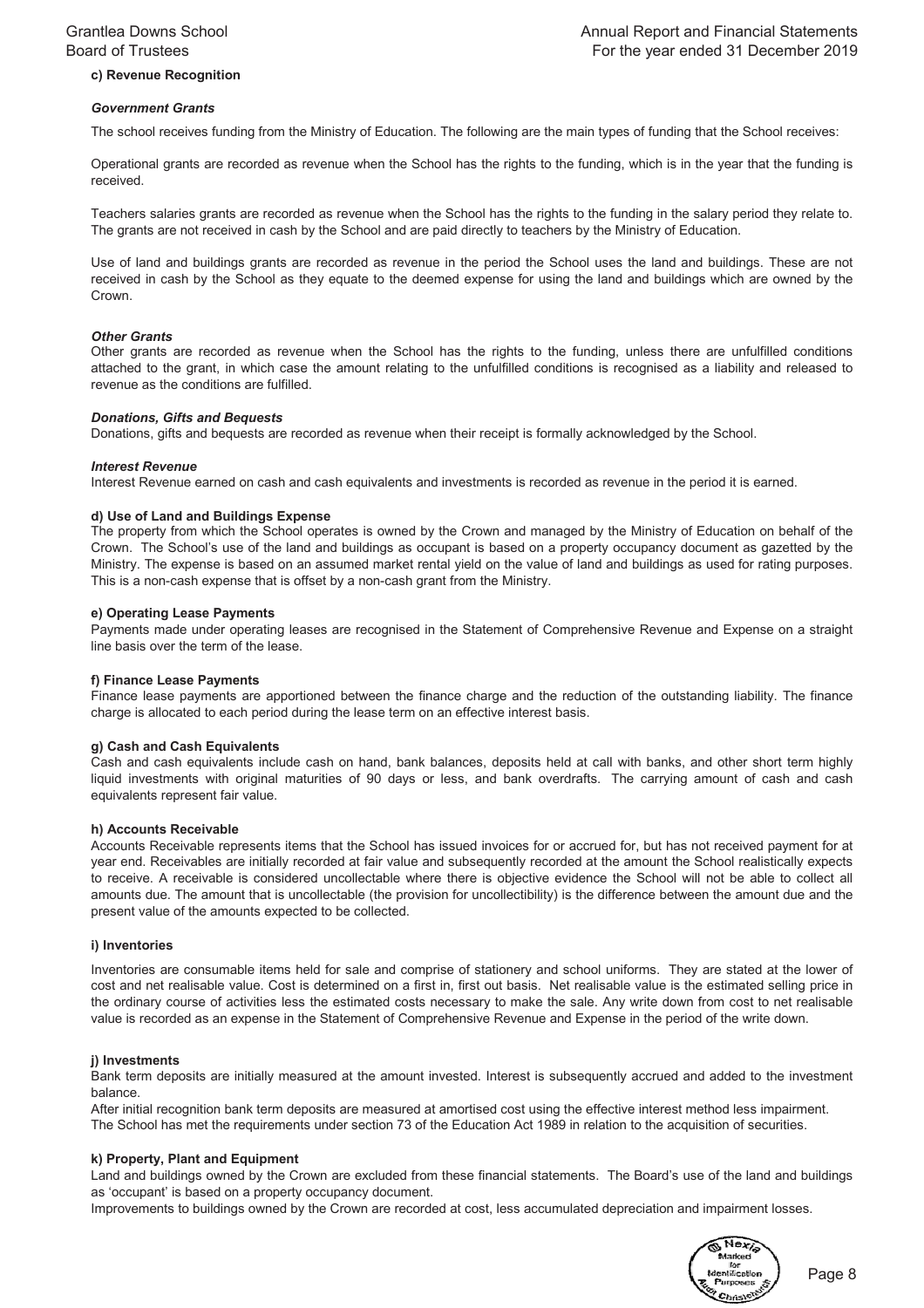Property, plant and equipment are recorded at cost or, in the case of donated assets, fair value at the date of receipt, less accumulated depreciation and impairment losses. Cost or fair value as the case may be, includes those costs that relate directly to bringing the asset to the location where it will be used and making sure it is in the appropriate condition for its intended use.

Property, plant and equipment acquired with individual values under \$500 are not capitalised, they are recognised as an expense in the Statement of Comprehensive Revenue and Expense.

Gains and losses on disposals (*i.e.* sold or given away) are determined by comparing the proceeds received with the carrying amounts (*i.e.* the book value). The gain or loss arising from the disposal of an item of property, plant and equipment is recognised in the Statement of Comprehensive Revenue and Expense.

#### *Leased Assets*

Leases where the School assumes substantially all the risks and rewards of ownership are classified as finance leases. The assets acquired by way of finance lease are measured at an amount equal to the lower of their fair value and the present value of the minimum lease payments at inception of the lease, less accumulated depreciation and impairment losses. Leased assets and corresponding liability are recognised in the Statement of Financial Position and leased assets are depreciated over the period the School is expected to benefit from their use or over the term of the lease.

## *Depreciation*

Property, plant and equipment except for library resources are depreciated over their estimated useful lives on a straight line basis. Library resources are depreciated on a diminishing value basis. Depreciation of all assets is reported in the Statement of Comprehensive Revenue and Expense.

The estimated useful lives of the assets are:

| Building improvements - Crown            | 40 years   |
|------------------------------------------|------------|
| Furniture and equipment                  | 5-10 years |
| Information and communication technology | 3-5 years  |
| Motor vehicles                           | 5 years    |
| Leased assets held under a Finance Lease | 3-5 years  |
| Library resources                        | 6-10 years |

#### **l) Impairment of property, plant, and equipment and intangible assets**

The school does not hold any cash generating assets. Assets are considered cash generating where their primary objective is to generate a commercial return.

#### *Non cash generating assets*

Property, plant, and equipment and intangible assets held at cost that have a finite useful life are reviewed for impairment whenever events or changes in circumstances indicate that the carrying amount may not be recoverable. An impairment loss is recognised for the amount by which the asset's carrying amount exceeds its recoverable service amount. The recoverable service amount is the higher of an asset's fair value less costs to sell and value in use.

Value in use is determined using an approach based on either a depreciated replacement cost approach, restoration cost approach, or a service units approach. The most appropriate approach used to measure value in use depends on the nature of the impairment and availability of information.

If an asset's carrying amount exceeds its recoverable service amount, the asset is regarded as impaired and the carrying amount is written down to the recoverable amount. The total impairment loss is recognised in the surplus or deficit.

The reversal of an impairment loss is recognised in the surplus or deficit.

#### **m) Accounts Payable**

Accounts Payable represents liabilities for goods and services provided to the School prior to the end of the financial year which are unpaid. Accounts Payable are recorded at the amount of cash required to settle those liabilities. The amounts are unsecured and are usually paid within 30 days of recognition.

#### **n) Employee Entitlements**

#### *Short-term employee entitlements*

Employee benefits that are due to be settled within 12 months after the end of the period in which the employee renders the related service are measured based on accrued entitlements at current rates of pay.

#### *Long-term employee entitlements*

Employee benefits that are due to be settled beyond 12 months after the end of the period in which the employee renders the related service, such as long service leave and retirement gratuities, have been calculated on an actuarial basis. The calculations are based on:

• likely future entitlements accruing to staff, based on years of service, years to entitlement, the likelihood that staff will reach the point of entitlement, and contractual entitlement information; and

• the present value of the estimated future cash flows

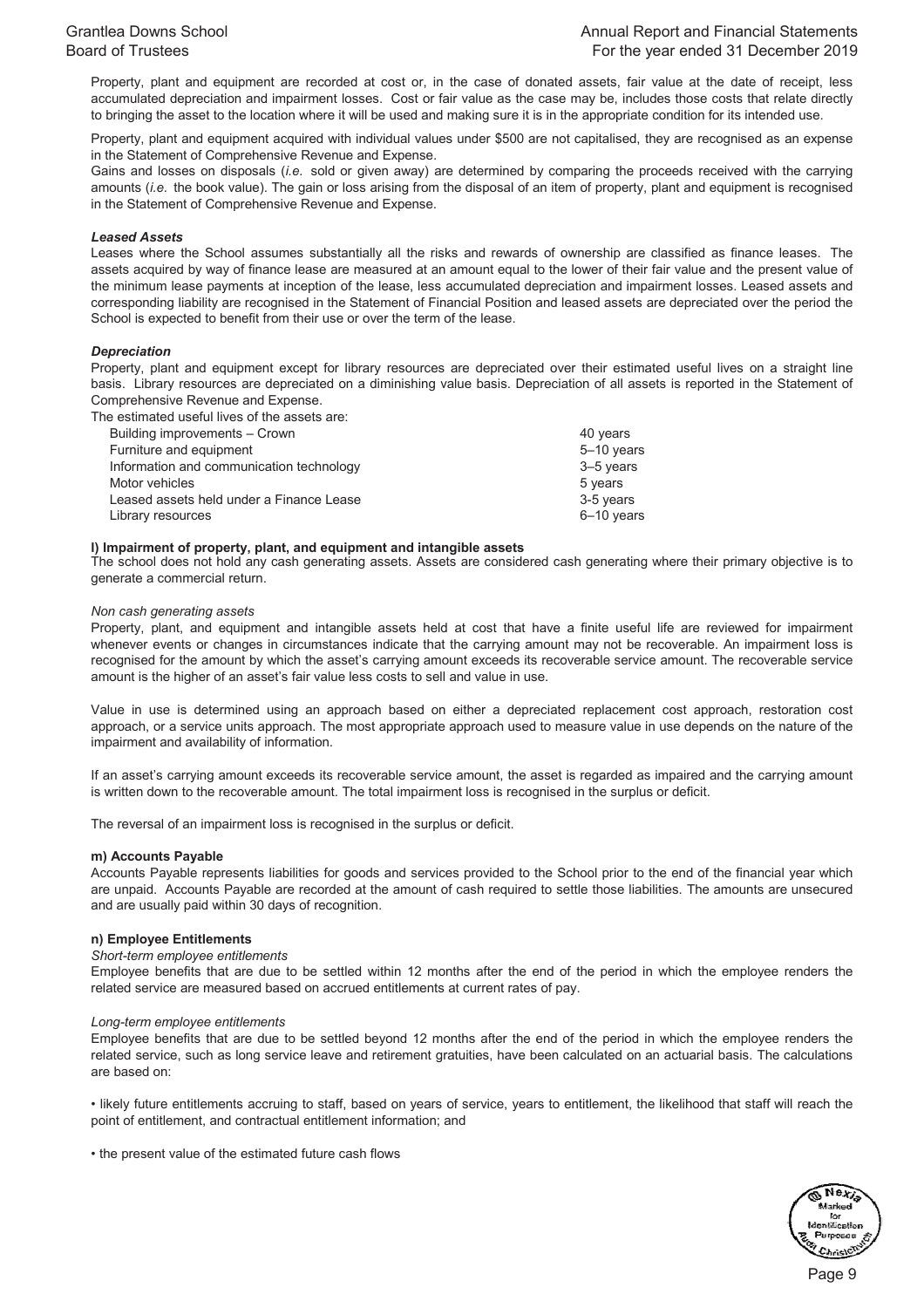## **o) Revenue Received in Advance**

Revenue received in advance relates to fees received from international and grants received where there are unfulfilled obligations for the School to provide services in the future. The fees are recorded as revenue as the obligations are fulfilled and the fees earned.

The School holds sufficient funds to enable the refund of unearned fees in relation to international students, should the School be unable to provide the services to which they relate.

#### **p) Funds Held in Trust**

Funds are held in trust where they have been received by the School for a specified purpose, or are being held on behalf of a third party. The School holds sufficient funds to enable the funds to be used for their intended purpose at any time.

#### **q) Provision for Cyclical Maintenance**

The property from which the School operates is owned by the Crown, and is vested in the Ministry. The Ministry has gazetted a property occupancy document that sets out the Board's property maintenance responsibilities. The Board is responsible for maintaining the land, buildings and other facilities on the School site in a state of good order and repair.

Cyclical maintenance, which involves painting the interior and exterior of the School, makes up the most significant part of the Board's responsibilities outside day-to-day maintenance. The provision for cyclical maintenance represents the obligation the Board has to the Ministry and is based on the Board's ten year property plan (10YPP).

#### **r) Financial Assets and Liabilities**

The School's financial assets comprise cash and cash equivalents, accounts receivable, and investments. All of these financial assets, except for investments that are shares, are categorised as "loans and receivables" for accounting purposes in accordance with financial reporting standards.

The School's financial liabilities comprise accounts payable and finance lease liability. All of these financial liabilities are categorised as "financial liabilities measured at amortised cost" for accounting purposes in accordance with financial reporting standards.

#### **s) Goods and Services Tax (GST)**

The financial statements have been prepared on a GST exclusive basis, with the exception of accounts receivable and accounts payable which are stated as GST inclusive.

The net amount of GST paid to, or received from, the IRD, including the GST relating to investing and financing activities, is classified as a net operating cash flow in the statements of cash flows.

Commitments and contingencies are disclosed exclusive of GST.

#### **t) Budget Figures**

The budget figures are extracted from the School budget that was approved by the Board at the start of the year.

#### **u) Services received in-kind**

From time to time the School receives services in-kind, including the time of volunteers. The School has elected not to recognise services received in kind in the Statement of Comprehensive Revenue and Expense.

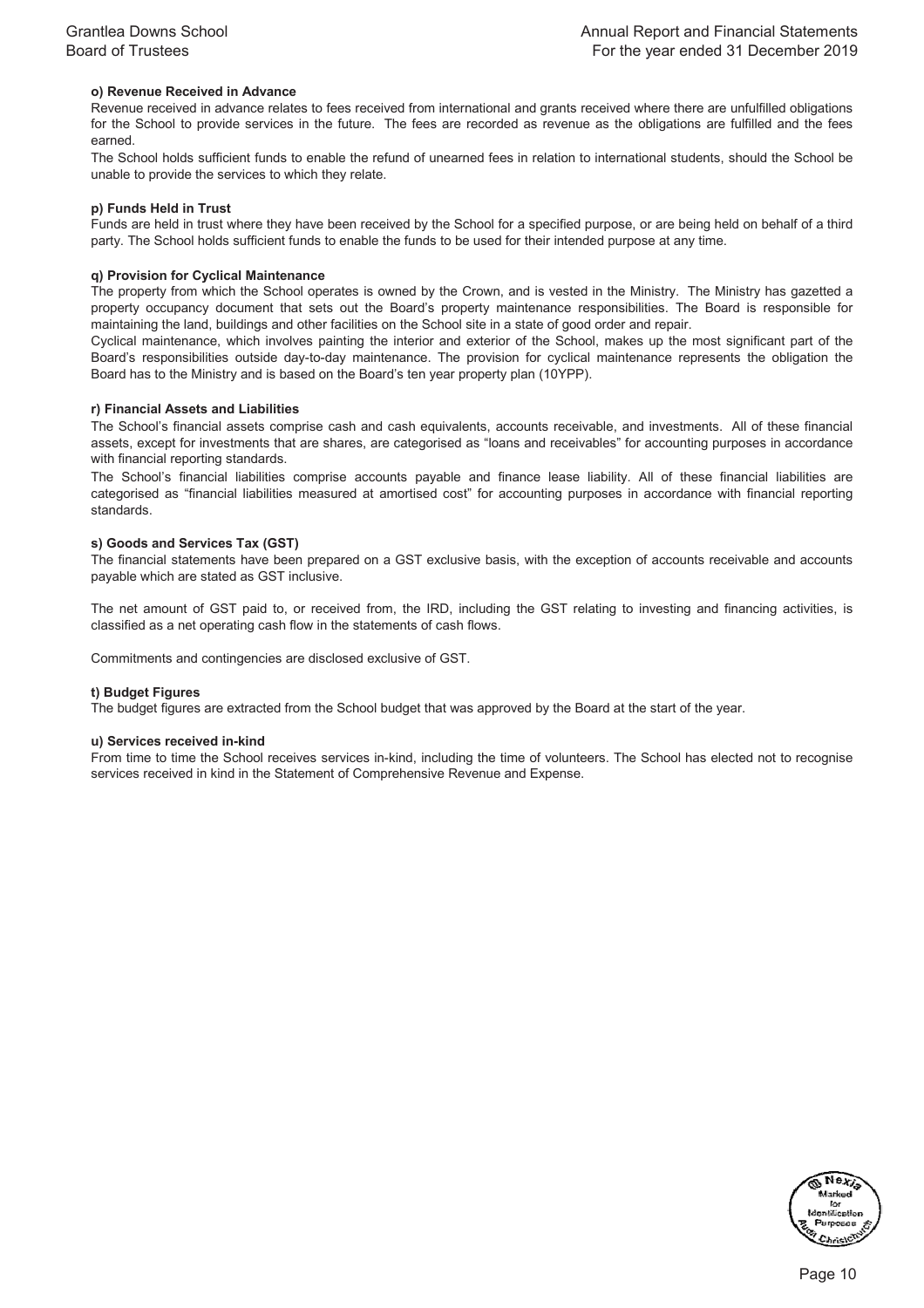# **2 Government Grants**

# Annual Report and Financial Statements For the year ended 31 December 2019

|                                  | 2019          | 2019          | 2018          |
|----------------------------------|---------------|---------------|---------------|
|                                  |               | <b>Budget</b> |               |
|                                  | <b>Actual</b> | (Unaudited)   | <b>Actual</b> |
|                                  | \$            |               |               |
| Operational grants               | 507.026       | 499.864       | 507.423       |
| Teachers' salaries grants        | 1.435.207     | 1.442.052     | 1,451,420     |
| Use of Land and Buildings grants | 458.659       | 472.991       | 465,353       |
| <b>Other MoE Grants</b>          | 88.525        | 54.954        | 52.064        |
| Transport grants                 | 50.160        | 65.000        | 63,869        |
|                                  | 2,539,578     | 2.534.861     | 2.540.129     |

# **3 Locally Raised Funds**

Local funds raised within the School's community are made up of:

|                                           | 2019          | 2019<br><b>Budget</b>    | 2018          |
|-------------------------------------------|---------------|--------------------------|---------------|
|                                           | <b>Actual</b> | (Unaudited)              | <b>Actual</b> |
| <b>Revenue</b>                            | \$            | S                        | \$            |
| Donations                                 | 42,375        | 18,200                   | 27,263        |
| Other revenue                             | 1,650         | 2,000                    | 2,319         |
| Trading                                   | 14,867        | ۰                        | 12,433        |
| Activities                                | 62,287        | 18,116                   | 84,007        |
|                                           | 121,179       | 38,316                   | 126,022       |
| <b>Expenses</b>                           |               |                          |               |
| Activities                                | 58,209        | $\overline{\phantom{0}}$ | 53,388        |
| Trading                                   | 6,051         |                          | 5,977         |
|                                           | 64,260        |                          | 59,365        |
| Surplus for the year Locally raised funds | 56,919        | 38,316                   | 66,657        |

# **4 International Students Revenue and Expenses**

|                                             | 2019                           | 2019<br><b>Budget</b>        | 2018                           |
|---------------------------------------------|--------------------------------|------------------------------|--------------------------------|
|                                             | <b>Actual</b><br><b>Number</b> | (Unaudited)<br><b>Number</b> | <b>Actual</b><br><b>Number</b> |
| International Student Roll                  | 1                              | 1                            | 2                              |
|                                             | 2019                           | 2019<br><b>Budget</b>        | 2018                           |
|                                             | <b>Actual</b>                  | (Unaudited)                  | <b>Actual</b>                  |
| <b>Revenue</b>                              | \$                             | \$                           | \$                             |
| International student fees                  | 16,657                         | 13,735                       | 21,019                         |
| <b>Expenses</b>                             |                                |                              |                                |
| Commissions                                 | ٠                              |                              | 2,778                          |
| International student levy                  | 232                            | 499                          | 961                            |
| Employee Benefit - Salaries                 |                                | 3,000                        | 1,310                          |
| <b>Other Expenses</b>                       | 2,700                          | 3,226                        | 615                            |
|                                             | 2,933                          | 6,725                        | 5,664                          |
| Surplus for the year International Students | 13,725                         | 7,010                        | 15,355                         |

## **5 Learning Resources**

|                                 | 2019          | 2019<br><b>Budget</b> | 2018          |
|---------------------------------|---------------|-----------------------|---------------|
|                                 | <b>Actual</b> | (Unaudited)           | <b>Actual</b> |
|                                 | S             |                       |               |
| Extra-curricular activities     | 1.787         | 3.600                 | 1.586         |
| Employee benefits - salaries    | 1.572.149     | 1,596,354             | 1,595,866     |
| Resource/attached teacher costs | 58,553        | 67.006                | 66,251        |
| Staff development               | 14.590        | 15.000                | 2.100         |
|                                 | 1.647.079     | 1.681.960             | 1.665.803     |

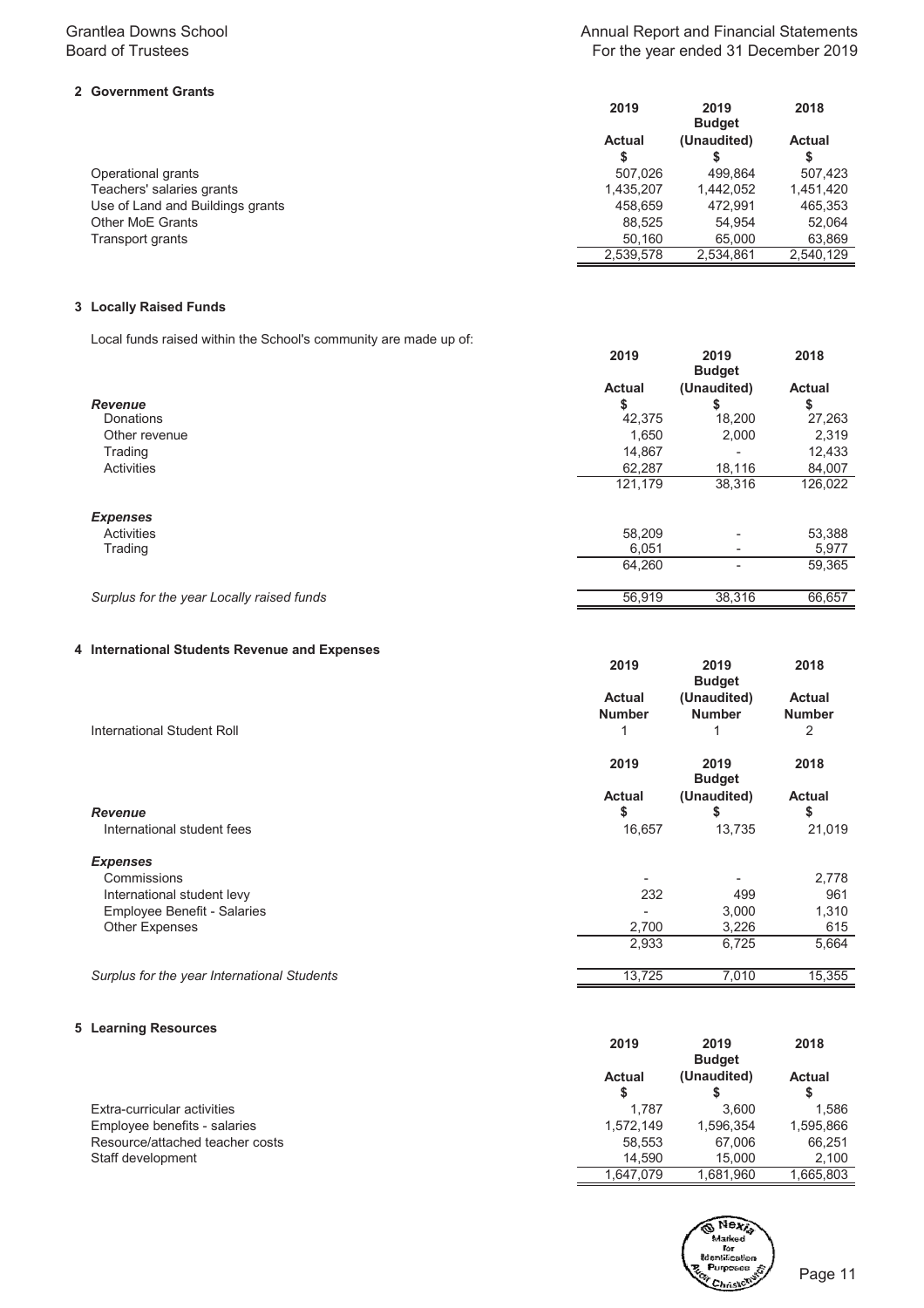# **6 Administration**

# Annual Report and Financial Statements For the year ended 31 December 2019

|                                     | 2019                     | 2019<br><b>Budget</b> | 2018                |
|-------------------------------------|--------------------------|-----------------------|---------------------|
|                                     | <b>Actual</b><br>\$      | (Unaudited)<br>\$     | <b>Actual</b><br>\$ |
| <b>Audit Fee</b>                    | 3.628                    | 3,523                 | 3,523               |
| <b>Board of Trustees Fees</b>       | 3.700                    | 4.600                 | 3,981               |
| <b>Board of Trustees Expenses</b>   | 9.834                    | 10.780                | 11,923              |
| Communication                       | 3.610                    | 4.300                 | 4,026               |
| Consumables                         | 10,233                   | 18,190                | 15,141              |
| <b>Operating Lease</b>              | $\overline{\phantom{0}}$ |                       | 130                 |
| Other                               | 61.246                   | 91.503                | 78,803              |
| <b>Employee Benefits - Salaries</b> | 93.661                   | 100.160               | 57,901              |
| Insurance                           | 7,982                    | 7,800                 | 7,862               |
|                                     | 193,894                  | 240.856               | 183.289             |

#### **7 Property**

| . <b>.</b> ,                               | 2019          | 2019<br><b>Budget</b> | 2018          |
|--------------------------------------------|---------------|-----------------------|---------------|
|                                            | <b>Actual</b> | (Unaudited)           | <b>Actual</b> |
|                                            | \$            |                       | \$            |
| Caretaking and Cleaning Consumables        | 5.435         | 5.750                 | 5.618         |
| <b>Cyclical Maintenance Provision</b>      | 12.190        | 19,000                | (8, 133)      |
| Grounds                                    | 20.040        | 18.500                | 18.249        |
| Heat, Light and Water                      | 28.683        | 27,500                | 28.430        |
| Rates                                      | 11.803        | 14.000                | 10,266        |
| Repairs and Maintenance                    | 37.292        | 32.736                | 40.946        |
| Use of Land and Buildings - Non Integrated | 458.659       | 472.991               | 465,353       |
| <b>Employee Benefits - Salaries</b>        | 95.508        | 108.480               | 98,873        |
|                                            | 669,609       | 698.957               | 659.603       |

The use of land and buildings figure represents 8% of the school's total property value. This is used as a 'proxy' for the market rental of the property. Property values are established as part of the nation-wide revaluation exercise that is conducted every 30 June for the Ministry of Education's year-end reporting purposes.

#### **8 Depreciation of Property, Plant and Equipment**

|                                          | 2019          | 2019          | 2018          |
|------------------------------------------|---------------|---------------|---------------|
|                                          |               | <b>Budget</b> |               |
|                                          | <b>Actual</b> | (Unaudited)   | <b>Actual</b> |
|                                          | \$            | \$            | จ             |
| Building Improvements - Crown            | 6.077         | 6.000         | 5.927         |
| Furniture and Equipment                  | 16.767        | 19,000        | 15,131        |
| Information and Communication Technology | 17.696        | 19,000        | 24.658        |
| <b>Motor Vehicles</b>                    |               | 15.000        | 20,010        |
| Leased Assets                            | 17.876        | 20,000        | 16,852        |
| Library Resources                        | 1.334         | 1,000         | 938           |
|                                          | 59.750        | 80.000        | 83.516        |

#### **9 Cash and Cash Equivalents**

|                                                                          | 2019          | 2019<br><b>Budget</b> | 2018          |
|--------------------------------------------------------------------------|---------------|-----------------------|---------------|
|                                                                          | <b>Actual</b> | (Unaudited)           | <b>Actual</b> |
|                                                                          |               |                       |               |
| Cash on Hand                                                             | 100           | 100                   | 100           |
| <b>Bank Current Account</b>                                              | 43.449        | 21.263                | 248.024       |
| <b>Bank Call Account</b>                                                 | 16            |                       | 16            |
| Short-term Bank Deposits                                                 | 261.319       | 150,000               | 303.961       |
| Net cash and cash equivalents and bank overdraft for Cash Flow Statement | 304.884       | 171.363               | 552.101       |

The carrying value of short-term deposits with maturity dates of 90 days or less approximates their fair value.

Of the \$552,101 Cash and Cash Equivalents, \$194,047 is held by the School on behalf of the Ministry of Education. These funds are required to be spent in 2019 on Crown owned school buildings under the School's Five Year Property Plan.

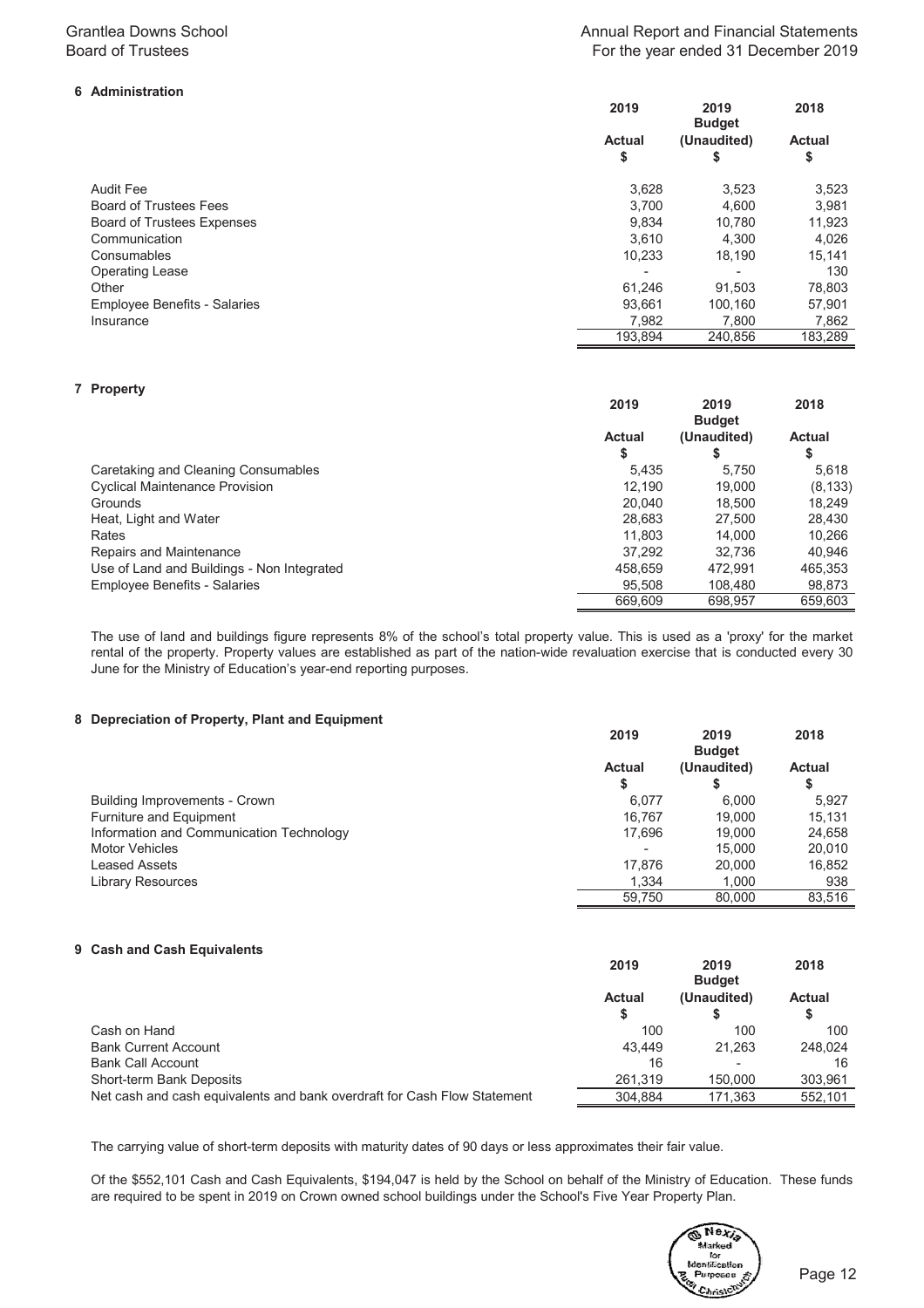# **10 Accounts Receivable**

|                                            | 2019                     | 2019<br><b>Budget</b> | 2018                |
|--------------------------------------------|--------------------------|-----------------------|---------------------|
|                                            | Actual<br>\$             | (Unaudited)           | <b>Actual</b><br>\$ |
| <b>Receivables</b>                         |                          |                       | 60                  |
| Receivables from the Ministry of Education | $\overline{\phantom{a}}$ |                       | 15,637              |
| Interest Receivable                        | 406                      |                       | 375                 |
| Teacher Salaries Grant Receivable          | 96,625                   | 96,625                | 98,060              |
|                                            | 97.031                   | 96.625                | 114,132             |
| Receivables from Exchange Transactions     | 406                      |                       | 435                 |
| Receivables from Non-Exchange Transactions | 96,625                   | 96,625                | 113,697             |
|                                            | 97.031                   | 96.625                | 114,132             |

## **11 Inventories**

| ------------- | 2019          | 2019<br><b>Budget</b> | 2018                |
|---------------|---------------|-----------------------|---------------------|
|               | <b>Actual</b> | (Unaudited)           | <b>Actual</b><br>\$ |
| Stationery    | 245           | 500                   | 501                 |
|               | 245           | 500                   | 501                 |

# **12 Investments**

The School's investment activities are classified as follows:

|                          | 2019          | 2019          | 2018          |
|--------------------------|---------------|---------------|---------------|
|                          |               | <b>Budget</b> |               |
|                          | <b>Actual</b> | (Unaudited)   | <b>Actual</b> |
| <b>Current Asset</b>     |               |               |               |
| Short-term Bank Deposits | 105.129       | 100.000       | 34,380        |

The carrying value of long term deposits longer than 12 months approximates their fair value at 31 December 2019.

# **13 Property, Plant and Equipment**

|                                    | Opening       |           |                  |                          |              |             |
|------------------------------------|---------------|-----------|------------------|--------------------------|--------------|-------------|
|                                    | Balance (NBV) | Additions | <b>Disposals</b> | Impairment               | Depreciation | Total (NBV) |
| 2019                               |               |           |                  |                          |              |             |
| Building Improvements - Crown      | 189.307       |           |                  |                          | (6,077)      | 183.231     |
| Furniture and Equipment            | 100.186       | 31.324    | (466)            |                          | (16, 767)    | 114,277     |
| Information and Communication Tec  | 26.351        | 23.988    |                  | $\overline{\phantom{a}}$ | (17,696)     | 32,642      |
| <b>Motor Vehicles</b>              | 10.005        | 931       | (10, 936)        |                          |              |             |
| Leased Assets                      | 50.692        | 7.131     |                  |                          | (17, 876)    | 39.947      |
| <b>Library Resources</b>           | 10,202        | 2.608     | (2,298)          |                          | (1, 334)     | 9,178       |
| <b>Balance at 31 December 2019</b> | 386,743       | 65,982    | (13,700)         |                          | (59, 750)    | 379,275     |

## **Accumulated Depreciation**

|                                          | Cost or          | <b>Accumulated</b>  | <b>Net Book</b> |
|------------------------------------------|------------------|---------------------|-----------------|
|                                          | <b>Valuation</b> | <b>Depreciation</b> | Value           |
| 2019                                     |                  |                     | ⊕               |
| Building Improvements - Crown            | 243.418          | (60, 187)           | 183,231         |
| Furniture and Equipment                  | 401.643          | (287, 366)          | 114.277         |
| Information and Communication Technology | 237.377          | (204, 735)          | 32,642          |
| <b>Motor Vehicles</b>                    | ۰                |                     |                 |
| <b>Leased Assets</b>                     | 72.429           | (32, 482)           | 39.947          |
| <b>Library Resources</b>                 | 35.636           | (26.458)            | 9,178           |
| <b>Balance at 31 December 2019</b>       | 990.503          | (611, 228)          | 379.275         |

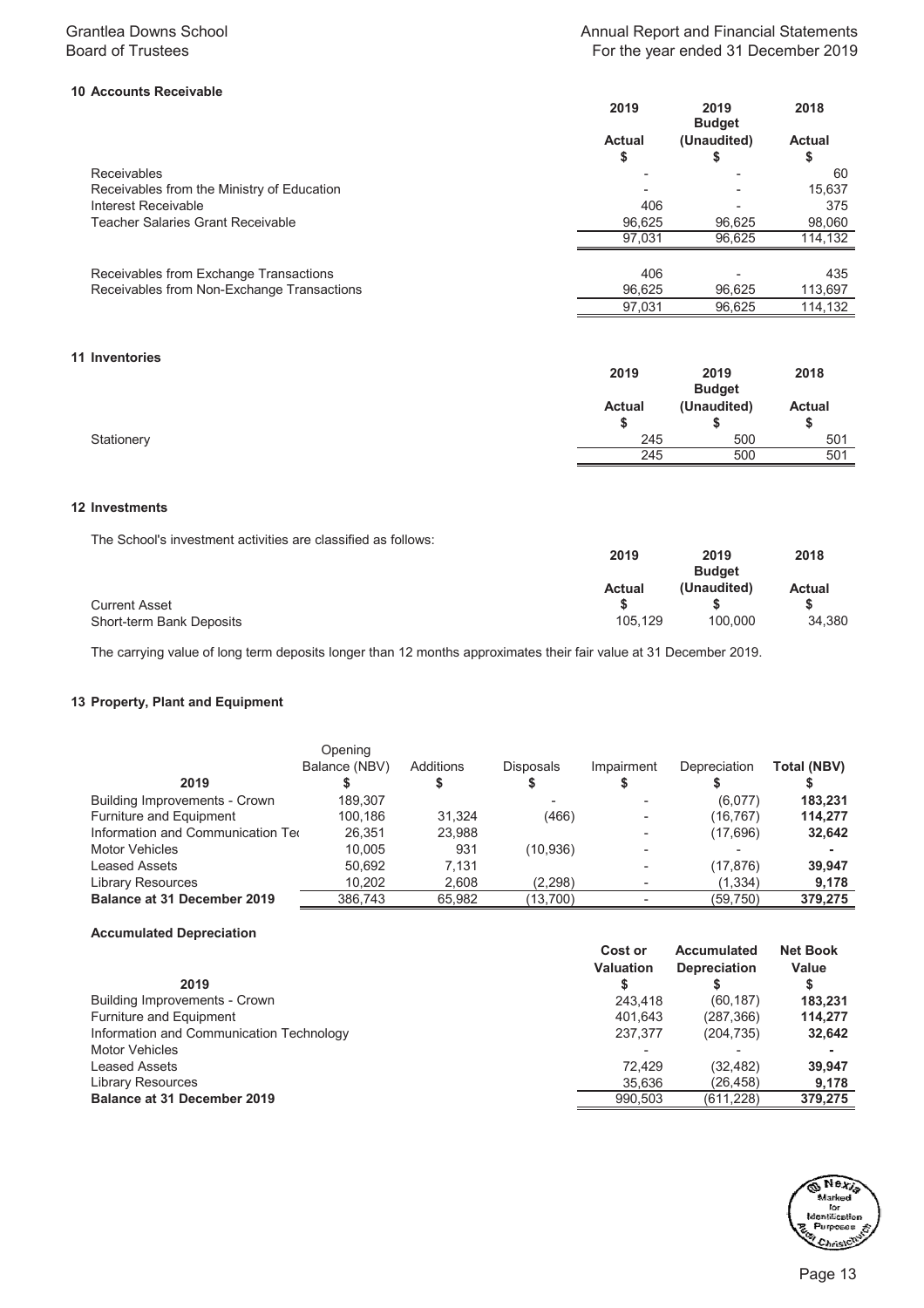|                                    | Opening       |           |           |                          |                     |                    |
|------------------------------------|---------------|-----------|-----------|--------------------------|---------------------|--------------------|
|                                    | Balance (NBV) | Additions | Disposals | Impairment               | <b>Depreciation</b> | <b>Total (NBV)</b> |
| 2018                               |               |           |           |                          |                     |                    |
| Building Improvements - Crown      | 188.043       | 7.190     |           |                          | (5,927)             | 189.307            |
| Furniture and Equipment            | 87.513        | 30,692    | (2,888)   |                          | (15, 131)           | 100,186            |
| Information and Communication Tec  | 44.798        | 6.734     | (521)     | $\overline{\phantom{0}}$ | (24, 658)           | 26,351             |
| <b>Motor Vehicles</b>              | 30.015        | ٠         |           |                          | (20,010)            | 10.005             |
| <b>Leased Assets</b>               | 15.134        | 52.411    |           |                          | (16, 852)           | 50,692             |
| <b>Library Resources</b>           | 9.023         | 3.373     | (1,256)   |                          | (938)               | 10,202             |
| <b>Balance at 31 December 2018</b> | 374.526       | 100.400   | (4,665)   |                          | (83.516)            | 386,743            |

# **Accumulated Depreciation**

| 2018                                     | Cost or<br><b>Valuation</b> | <b>Accumulated</b><br><b>Depreciation</b> | <b>Net Book</b><br>Value |
|------------------------------------------|-----------------------------|-------------------------------------------|--------------------------|
| Building Improvements - Crown            | 243.418                     | (54.111)                                  | 189.307                  |
| Furniture and Equipment                  | 421.023                     | (320,837)                                 | 100.186                  |
| Information and Communication Technology | 328.951                     | (302, 600)                                | 26.351                   |
| Motor Vehicles                           | 94.783                      | (84, 778)                                 | 10,005                   |
| Leased Assets                            | 126,556                     | (75, 864)                                 | 50,692                   |
| <b>Library Resources</b>                 | 42.634                      | (32,432)                                  | 10,202                   |
| <b>Balance at 31 December 2018</b>       | 1.257.365                   | (870, 622)                                | 386,743                  |

# **14 Accounts Payable**

|                                                                                                               | 2019          | 2019<br><b>Budget</b> | 2018          |
|---------------------------------------------------------------------------------------------------------------|---------------|-----------------------|---------------|
|                                                                                                               | <b>Actual</b> | (Unaudited)           | <b>Actual</b> |
| Operating creditors                                                                                           | 34.679        | 30.000                | 33.824        |
| Accruals                                                                                                      | 8.122         | 10.000                | 24,019        |
| Banking staffing overuse                                                                                      |               |                       |               |
| <b>Employee Entitlements - salaries</b>                                                                       | 96.625        | 96.625                | 98.060        |
| Employee Entitlements - leave accrual                                                                         | 2.982         | 3,000                 | 6,196         |
|                                                                                                               | 142.408       | 139.625               | 162,099       |
| Payables for Exchange Transactions<br>Payables for Non-exchange Transactions - Taxes Payable (PAYE and Rates) | 142.408       | 139.625               | 162.099       |
| Payables for Non-exchange Transactions - Other                                                                |               |                       |               |
|                                                                                                               | 142.408       | 139.625               | 162.099       |

The carrying value of payables approximates their fair value.

# **15 Revenue Received in Advance**

|                              | 2019          | 2019<br><b>Budget</b> | 2018          |
|------------------------------|---------------|-----------------------|---------------|
|                              | <b>Actual</b> | (Unaudited)           | <b>Actual</b> |
|                              | S             |                       | S             |
| Grants in Advance - Ministry | -             | -                     |               |
| International student fees   | -             |                       | 5,250         |
| Other                        | 35.582        | 35.000                | 7,590         |
|                              | 35,582        | 35.000                | 12.840        |

# **16 Provision for Cyclical Maintenance**

|                                           | 2019               | 2019<br><b>Budget</b> | 2018          |
|-------------------------------------------|--------------------|-----------------------|---------------|
|                                           | <b>Actual</b><br>จ | (Unaudited)           | <b>Actual</b> |
| Provision at the Start of the Year        | 72.730             | 72.730                | 107,100       |
| Increase to the Provision During the Year | 12.190             | 19,000                |               |
| Adjustment to the Provision               |                    |                       | (8, 133)      |
| Use of the Provision During the Year      | (12,569)           | (24,000)              | (26,237)      |
| Provision at the End of the Year          | 72.351             | 67.730                | 72.730        |
| Cyclical Maintenance - Current            |                    |                       | 22,483        |
| Cyclical Maintenance - Term               | 72,351             | 67,730                | 50,247        |
|                                           | 72.351             | 67.730                | 72.730        |



Page 14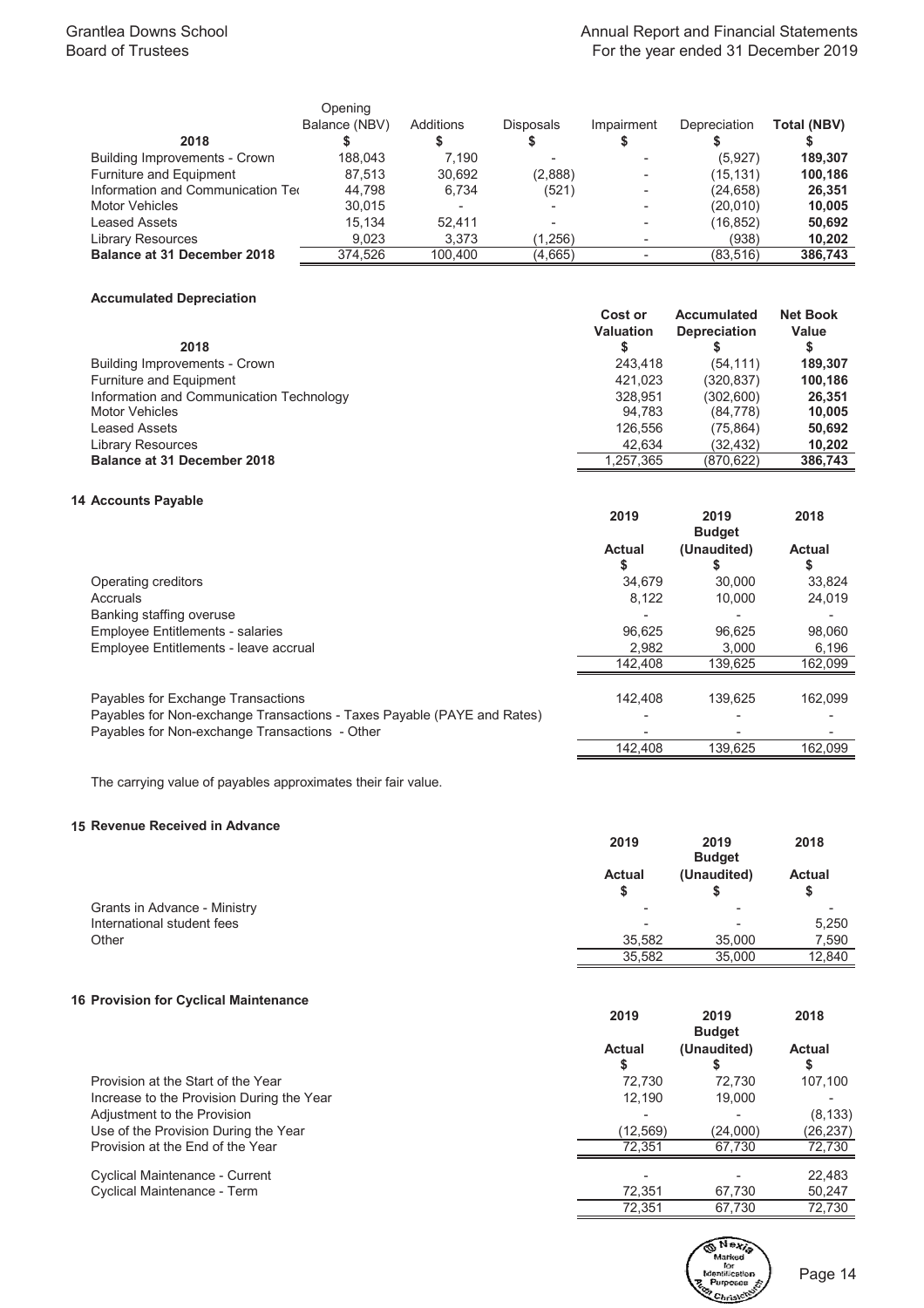# **17 Finance Lease Liability**

The School has entered into a number of finance lease agreements for photocopiers and computers. Minimum lease payments

|                                                  | 2019                     | 2019<br><b>Budget</b> | 2018                     |
|--------------------------------------------------|--------------------------|-----------------------|--------------------------|
|                                                  | <b>Actual</b>            | (Unaudited)           | <b>Actual</b>            |
| No Later than One Year                           | 15.712                   | 10.000                | 17.206                   |
| Later than One Year and no Later than Five Years | 25.495                   | 30,000                | 34,707                   |
| Later than Five Years                            | $\overline{\phantom{a}}$ | -                     | $\overline{\phantom{a}}$ |
|                                                  | 41.207                   | 40.000                | 51.913                   |

## **18 Funds Held for Capital Works Projects**

During the year the School received and applied funding from the Ministry of Education for the following capital works projects:

|                             |             | Opening         | <b>Receipts</b> |                 | <b>BOT</b><br>Contribution/<br>(Write-off to<br><b>R&amp;M)</b> | <b>Closing</b>  |
|-----------------------------|-------------|-----------------|-----------------|-----------------|-----------------------------------------------------------------|-----------------|
|                             | 2019        | <b>Balances</b> | from MoE        | <b>Payments</b> |                                                                 | <b>Balances</b> |
| Upgrade Ile Block 1 & 15    | in progress | 194.047         | -               | 207,950         | -                                                               | (13,903)        |
| <b>Water Leak Emergency</b> | in progress | ٠               |                 | 2.778           |                                                                 | (2,778)         |
| Totals                      |             | 194,047         |                 | 210.728         |                                                                 | (16,681)        |

#### **Represented by:**

Funds Held on Behalf of the Ministry of Education Funds Due from the Ministry of Education (16,681)

|                                 | 2018        | <b>Opening</b><br><b>Balances</b><br>ъ | <b>Receipts</b><br>from MoE | <b>Payments</b> | <b>BOT</b><br>Contribution/<br>(Write-off to<br><b>R&amp;M)</b> | <b>Closing</b><br><b>Balances</b> |
|---------------------------------|-------------|----------------------------------------|-----------------------------|-----------------|-----------------------------------------------------------------|-----------------------------------|
| Upgrade Block 1 & 15            | in progress | 14.643                                 | 199.981                     | 20.577          |                                                                 | 194,047                           |
| Roof Block 15                   | completed   | 5.484                                  |                             | 5.484           | ۰                                                               |                                   |
| <b>Block 1 Boiler Pipework</b>  | completed   | 70,352                                 | 27.042                      | 97.394          | ۰                                                               | -                                 |
| Water Damage Rooms 3 & 4        | completed   | $\overline{\phantom{a}}$               | 8,758                       | 8.758           |                                                                 |                                   |
| <b>Block 1 Toilet Reroofing</b> | completed   | 17,824                                 | ۰                           | 17.824          | -                                                               |                                   |
| Totals                          |             | 108,303                                | 235,781                     | 150,037         | ۰                                                               | 194,047                           |

## **19 Related Party Transactions**

The School is a controlled entity of the Crown, and the Crown provides the major source of revenue to the school. The school enters into transactions with other entities also controlled by the Crown, such as government departments, state-owned enterprises and other Crown entities. Transactions with these entities are not disclosed as they occur on terms and conditions no more or less favourable than those that it is reasonable to expect the school would have adopted if dealing with that entity at arm's length.

Related party disclosures have not been made for transactions with related parties that are within a normal supplier or client/recipient relationship on terms and condition no more or less favourable than those that it is reasonable to expect the school would have adopted in dealing with the party at arm's length in the same circumstances. Further, transactions with other government agencies (for example, Government departments and Crown entities) are not disclosed as related party transactions when they are consistent with the normal operating arrangements between government agencies and undertaken on the normal terms and conditions for such transactions.

Nigel Chapman, chairman of the board and owner of The Garden centre Timaru. During the year the School purchased goods from this business to the value of \$20 (2018: \$20) and no amount is outstanding as at balance date (2018: nil). Because this amount is less than \$25,000 for the year the contract does not require Ministry approval under section 103 of the Education Act 1989.



16,681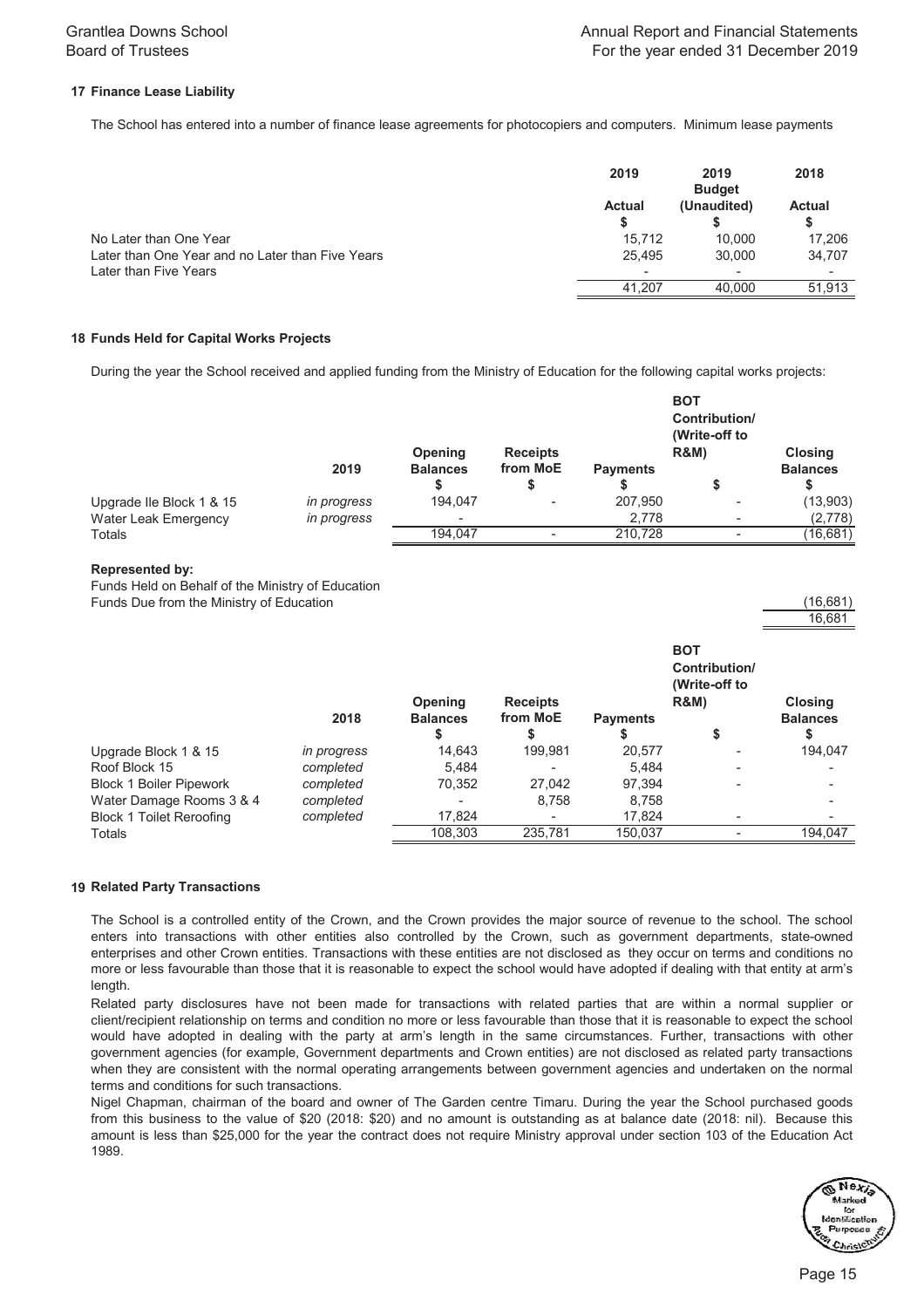# **20 Remuneration**

# *Key management personnel compensation*

Key management personnel of the School include all trustees of the Board, Principal, Deputy Principals and Heads of Departments.

|                                             | 2019<br><b>Actual</b><br>\$ | 2018<br><b>Actual</b><br>\$ |
|---------------------------------------------|-----------------------------|-----------------------------|
| <b>Board Members</b>                        |                             |                             |
| Remuneration                                | 3,628                       | 3,523                       |
| Full-time equivalent members                | 0.16                        | 0.13                        |
| Leadership Team                             |                             |                             |
| Remuneration                                | 305,888                     | 316,336                     |
| Full-time equivalent members                | 3.00                        | 3.00                        |
| Total key management personnel remuneration | 309.516                     | 319.859                     |
| Total full-time equivalent personnel        | 3.16                        | 3.13                        |

The full time equivalent for Board members has been determined based on attendance at Board meetings, Committee meetings and for other obligations of the Board, such as stand downs and suspensions, plus the estimated time for Board members to prepare for meetings.

*Principal* 

The total value of remuneration paid or payable to the Principal was in the following bands:

| 2019    | 2018<br>Actual         |
|---------|------------------------|
|         | \$000                  |
| 100-110 | 130-140                |
| $2 - 3$ | $3 - 4$                |
| 20-30   |                        |
|         |                        |
|         |                        |
|         | <b>Actual</b><br>\$000 |

*Other Employees*

The number of other employees with remuneration greater than \$100,000 was in the following bands:

| Remuneration | 2019 | 2018                  |
|--------------|------|-----------------------|
| \$000        |      | FTE Number FTE Number |
| 100-110      |      |                       |
|              |      |                       |
|              |      |                       |

The disclosure for 'Other Employees' does not include remuneration of the Principal.

# **21 Compensation and Other Benefits Upon Leaving**

The total value of compensation or other benefits paid or payable to persons who ceased to be trustees, committee member, or employees during the financial year in relation to that cessation and number of persons to whom all or part of that total was payable was as follows:

|       | 2019          | 2018          |
|-------|---------------|---------------|
|       | <b>Actual</b> | <b>Actual</b> |
| Total | \$0           | $\degree$     |

Number of People

## **22 Contingencies**

There are no contingent liabilities and no contingent assets as at 31 December 2019 (Contingent liabilities and assets at 31 December 2018: nil).

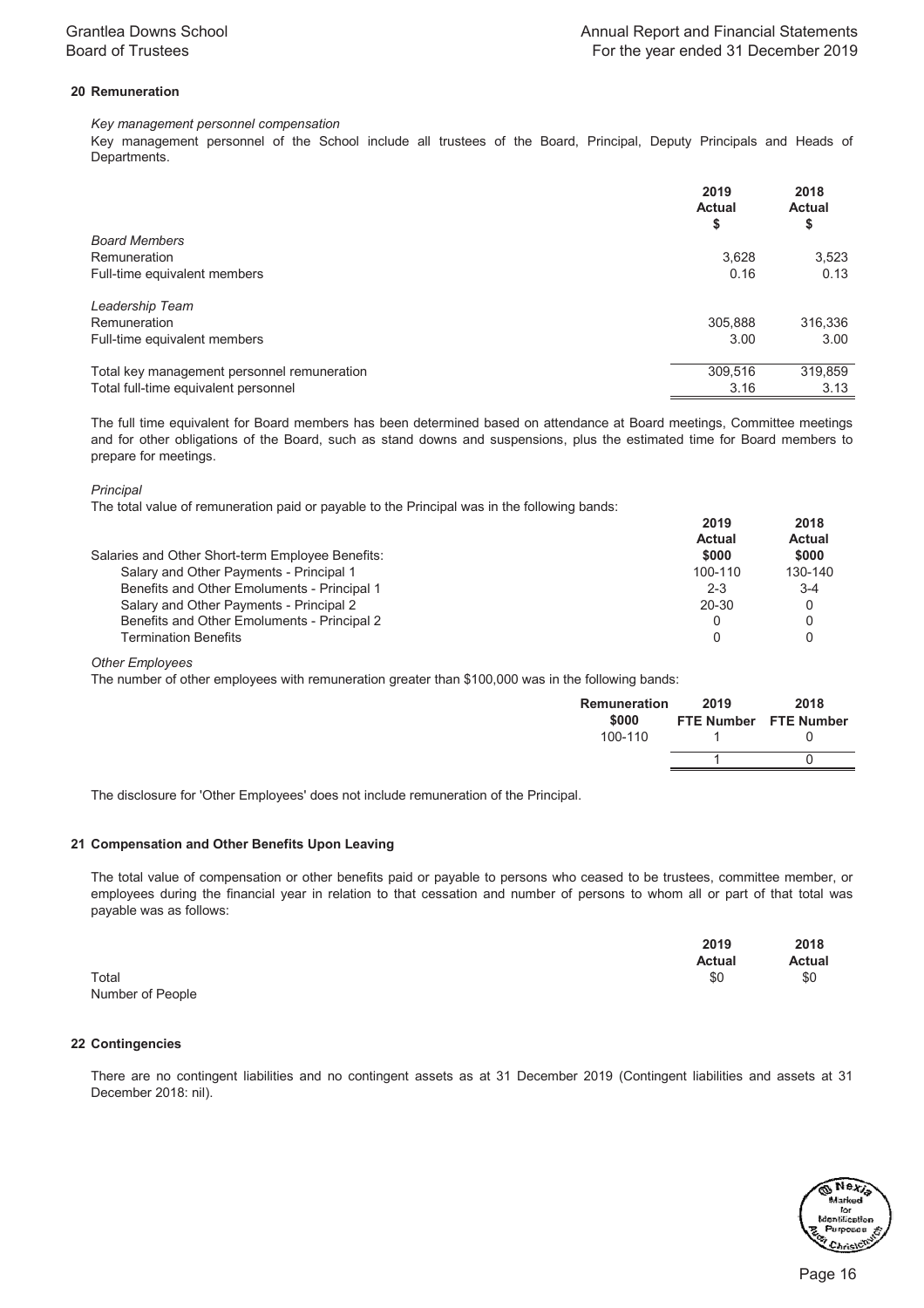# **23 Commitments**

## **(a) Capital Commitments**

As at 31 December 2019 the Board has no capital commitments.

(Capital commitments at 31 December 2018: nil)

#### **(b) Operating Commitments**

(Operating commitments at 31 December 2018: nil) As at 31 December 2019 the Board has entered into no contracts:

|                                                                            | <b>Actual</b> | <b>Actual</b> |
|----------------------------------------------------------------------------|---------------|---------------|
| No later than One Year<br>Later than One Year and No Later than Five Years |               |               |
| Later than Five Years                                                      |               |               |

#### **24 Managing Capital**

The School's capital is its equity and comprises capital contributions from the Ministry of Education for property, plant and equipment and accumulated surpluses and deficits. The School does not actively manage capital but "attempts" to ensure that income exceeds spending in most years. Although deficits can arise as planned in particular years, they are offset by planned surpluses in previous years or ensuing years.

#### **25 Financial Instruments**

The carrying amount of financial assets and liabilities in each of the financial instrument categories are as follows:

#### **Loans and receivables**

|                                                        | 2019               | 2019<br><b>Budget</b> | 2018                |
|--------------------------------------------------------|--------------------|-----------------------|---------------------|
|                                                        | <b>Actual</b><br>S | (Unaudited)<br>S      | <b>Actual</b><br>\$ |
| Cash and Cash Equivalents                              | 304.884            | 171,363               | 552,101             |
| <b>Receivables</b>                                     | 97.031             | 96.625                | 114,132             |
| Investments - Term Deposits                            | 105.129            | 100.000               | 34,380              |
| <b>Total Loans and Receivables</b>                     | 507.044            | 367,988               | 700,613             |
| Financial liabilities measured at amortised cost       |                    |                       |                     |
| Payables                                               | 142.408            | 139.625               | 162,099             |
| Borrowings - Loans                                     |                    |                       |                     |
| <b>Finance Leases</b>                                  | 41,207             | 40.000                | 51,913              |
| <b>Painting Contract Liability</b>                     |                    |                       |                     |
| Total Financial Liabilities Measured at Amortised Cost | 183.615            | 179.625               | 214.012             |

#### **26 Events After Balance Date**

On March 11, 2020, the World Health Organisation declared the outbreak of COVID-19 (a novel Coronavirus) a pandemic. Two weeks later, on 26 March, New Zealand increased its COVID-19 alert level to level 4 and a nationwide lockdown commenced. As part of this lockdown all schools were closed until 18 May 2020.

At the date of issuing the financial statements, the school has been able to absorb the majority of the impact from the nationwide lockdown as it was decided to start the annual Easter School holidays early. In the periods the school is open for tuition, the school has switched to alternative methods of delivering the curriculum, so students can learn remotely.

At this time the full financial impact of the COVID-19 pandemic is not able to be determined, but it is not expected to be significant to the school. The school will continue to receive funding from the Ministry of Education, even while closed.

#### **Holidays Act Compliance - schools payroll**

The Ministry of Education performs payroll processing and payments on behalf of school boards to trustees, through payroll service provider Education Payroll Limited.

The Ministry has commenced a review of the schools sector payroll to ensure compliance with the Holidays Act 2003. The initial phase of this review has identified areas of non-compliance, however the potential impact on any specific school or individual and any associated historical liability will not be known until further detailed analysis has been completed.

The the extent that any obligation cannot reasonably be quantified at 31 December 2019, a contingent liability for the school may exist.

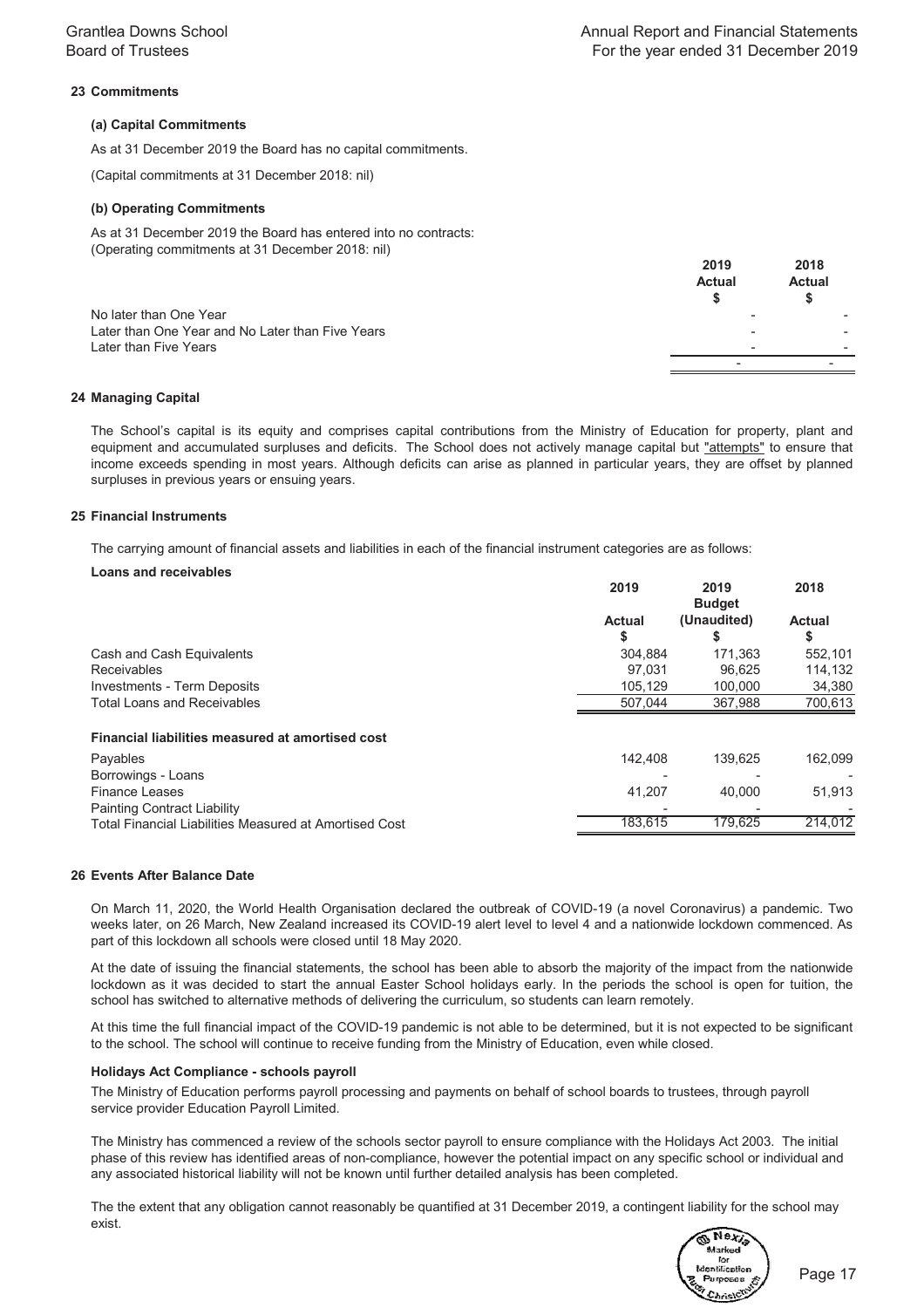# **27 Breach of Deadline**

The Board of Trustees has failed to comply with section 87C of the Education Act 1989 in that the Board did not report by 31 May 2020, the date fixed by the Ministry of Education, by which schools were required to have sent their financial statements to the Ministry of Education. The delay was due to a nationwide lockdown commenced on 26 March 2020 after the World Health Organisation declared the outbreak of COVID-19 (a novel Coronavirus) a pandemic.

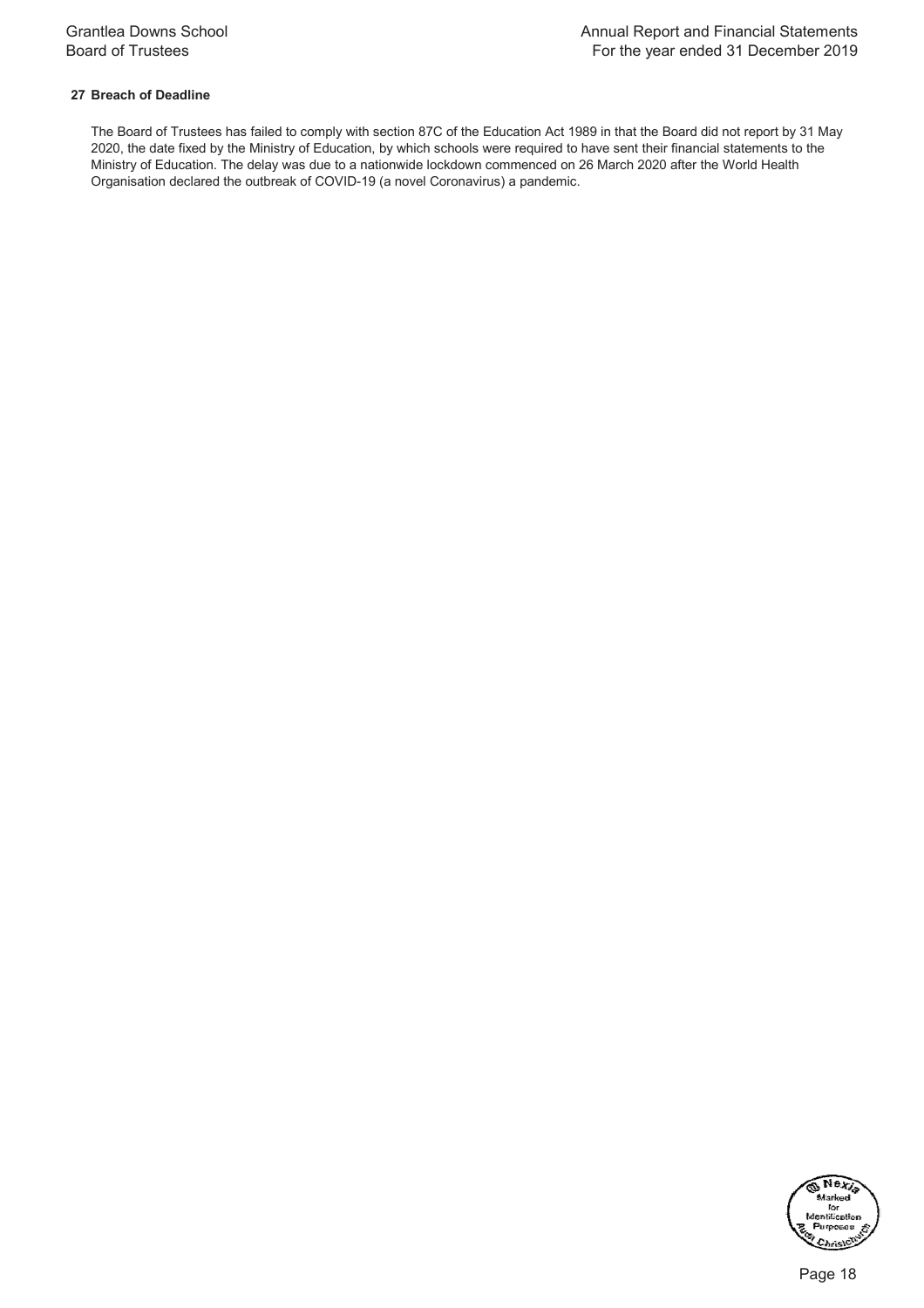

#### **Nexia Audit Christchurch**

Nexia House Level 4, 123 Victoria Street Christchurch 8013

**POSTAL** PO Box 4160 Christchurch 8140

T: +64 3 379 0829

**nexia.co.nz**

# **INDEPENDENT AUDITOR'S REPORT**

# **TO THE READERS OF GRANTLEA DOWN SCHOOL'S FINANCIAL STATEMENTS FOR THE YEAR ENDED 31 DECEMBER 2019**

The Auditor-General is the auditor of Grantlea Downs School (the School). The Auditor-General has appointed me, Jane Jackman, using the staff and resources of Nexia Audit Christchurch, to carry out the audit of the financial statements of the School on his behalf.

# **Opinion**

We have audited the financial statements of the School on pages 3 to 18, that comprise the statement of financial position as at 31 December 2019, the statement of comprehensive revenue and expense, statement of changes in net assets/equity and statement of cash flows for the year ended on that date, and the notes to the financial statements that include accounting policies and other explanatory information.

In our opinion the financial statements of the School:

- present fairly, in all material respects:
	- o its financial position as at 31 December 2019; and
	- o its financial performance and cash flows for the year then ended; and
- comply with generally accepted accounting practice in New Zealand in accordance with Public Sector – Public Benefit Entity Standards, Reduced Disclosure Regime.

Our audit was completed on 10 June 2020. This is the date at which our opinion is expressed.

The basis for our opinion is explained below and we draw your attention to other matters. In addition, we outline the responsibilities of the Board of Trustees and our responsibilities relating to the financial statements, we comment on other information, and we explain our independence.

# **Emphasis of Matter – COVID-19**

Without modifying our opinion, we draw attention to the disclosures in note 26 on page 17 which outline the possible effects of the Alert Level 4 lockdown as a result of the COVID-19 pandemic.

## **Basis for our opinion**

We carried out our audit in accordance with the Auditor-General's Auditing Standards, which incorporate the Professional and Ethical Standards and the International Standards on Auditing (New Zealand) issued by the New Zealand Auditing and Assurance Standards Board. Our responsibilities under those standards are further described in the Responsibilities of the auditor section of our report.

We have fulfilled our responsibilities in accordance with the Auditor-General's Auditing Standards.

Nexia Christchurch Limited and any other Nexia member firms operating within New Zealand under the Nexia New Zealand trade name are member firms of the "Nexia International" network. Member firms of the Nexia International network are independently operated. Nexia International Limited does not deliver services in its own name or otherwise.

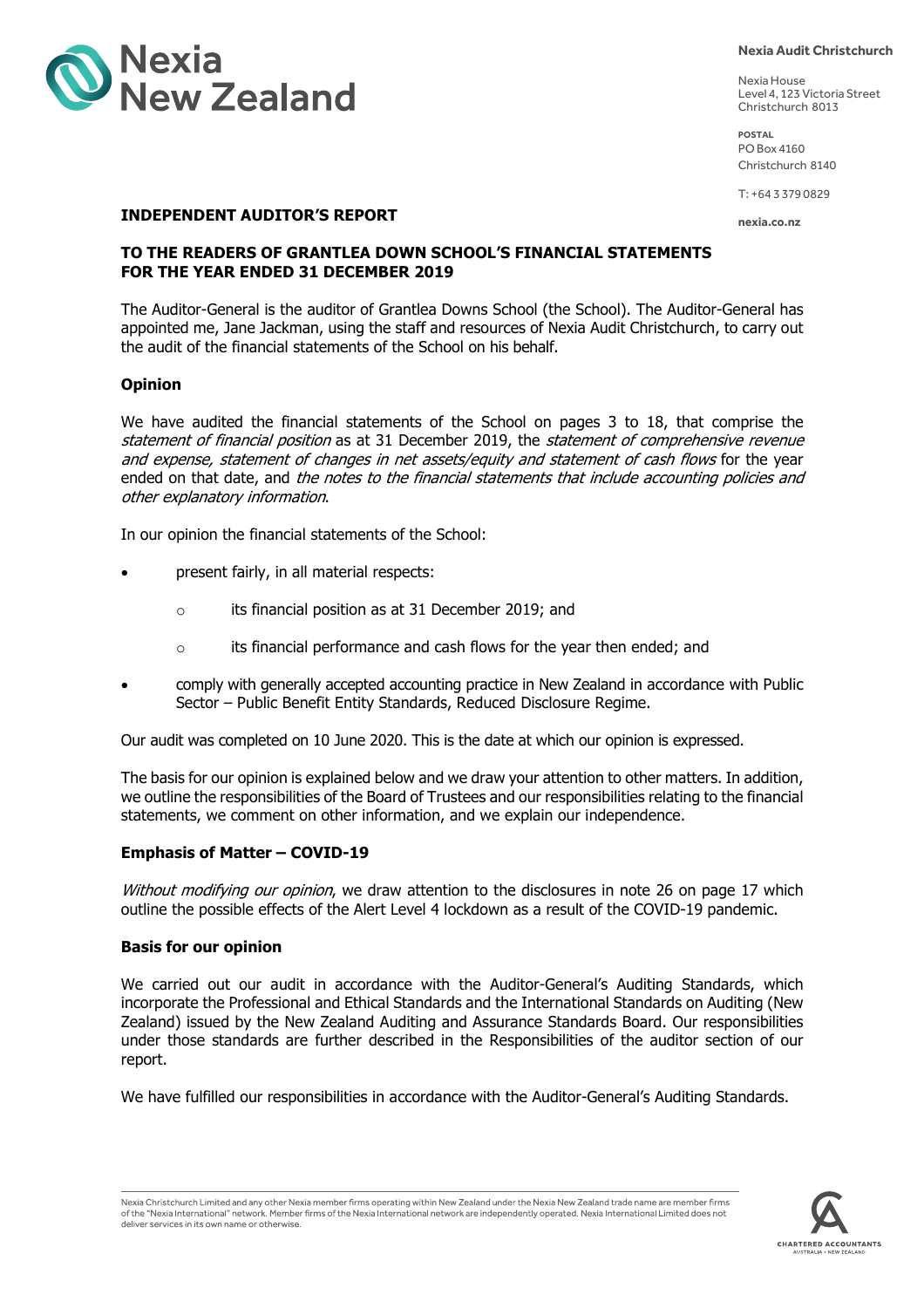

We believe that the audit evidence we have obtained is sufficient and appropriate to provide a basis for our opinion.

# **Responsibilities of the Board of Trustees for the financial statements**

The Board of Trustees is responsible on behalf of the School for preparing financial statements that are fairly presented and that comply with generally accepted accounting practice in New Zealand. The Board of Trustees is responsible for such internal control as it determines is necessary to enable it to prepare financial statements that are free from material misstatement, whether due to fraud or error.

In preparing the financial statements, the Board of Trustees is responsible on behalf of the School for assessing the School's ability to continue as a going concern. The Board of Trustees is also responsible for disclosing, as applicable, matters related to going concern and using the going concern basis of accounting, unless there is an intention to close or merge the School, or there is no realistic alternative but to do so.

The Board of Trustees' responsibilities arise from the Education Act 1989.

# **Responsibilities of the auditor for the audit of the financial statements**

Our objectives are to obtain reasonable assurance about whether the financial statements, as a whole, are free from material misstatement, whether due to fraud or error, and to issue an auditor's report that includes our opinion.

Reasonable assurance is a high level of assurance, but is not a guarantee that an audit carried out in accordance with the Auditor-General's Auditing Standards will always detect a material misstatement when it exists. Misstatements are differences or omissions of amounts or disclosures, and can arise from fraud or error. Misstatements are considered material if, individually or in the aggregate, they could reasonably be expected to influence the decisions of readers taken on the basis of these financial statements.

For the budget information reported in the financial statements, our procedures were limited to checking that the information agreed to the School's approved budget.

We did not evaluate the security and controls over the electronic publication of the financial statements.

As part of an audit in accordance with the Auditor-General's Auditing Standards, we exercise professional judgement and maintain professional scepticism throughout the audit. Also:

- We identify and assess the risks of material misstatement of the financial statements, whether due to fraud or error, design and perform audit procedures responsive to those risks, and obtain audit evidence that is sufficient and appropriate to provide a basis for our opinion. The risk of not detecting a material misstatement resulting from fraud is higher than for one resulting from error, as fraud may involve collusion, forgery, intentional omissions, misrepresentations, or the override of internal control.
- We obtain an understanding of internal control relevant to the audit in order to design audit procedures that are appropriate in the circumstances, but not for the purpose of expressing an opinion on the effectiveness of the School's internal control.
- We evaluate the appropriateness of accounting policies used and the reasonableness of accounting estimates and related disclosures made by the Board of Trustees.
- We conclude on the appropriateness of the use of the going concern basis of accounting by the Board of Trustees and, based on the audit evidence obtained, whether a material uncertainty exists related to events or conditions that may cast significant doubt on the School's ability to continue as a going concern.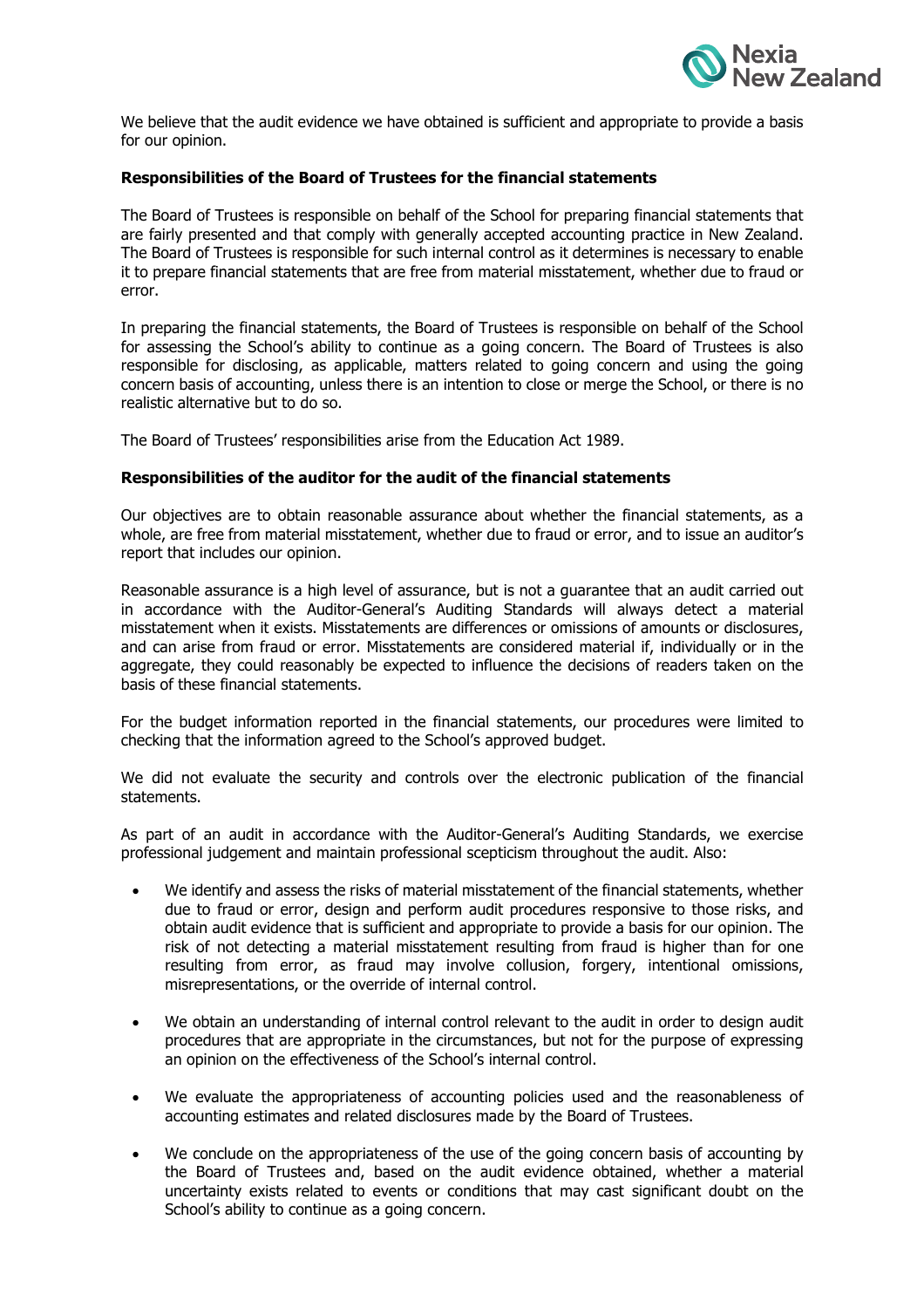

If we conclude that a material uncertainty exists, we are required to draw attention in our auditor's report to the related disclosures in the financial statements or, if such disclosures are inadequate, to modify our opinion. Our conclusions are based on the audit evidence obtained up to the date of our auditor's report. However, future events or conditions may cause the School to cease to continue as a going concern.

- We evaluate the overall presentation, structure and content of the financial statements, including the disclosures, and whether the financial statements represent the underlying transactions and events in a manner that achieves fair presentation.
- We assess the risk of material misstatement arising from the Novopay payroll system, which may still contain errors. As a result, we carried out procedures to minimise the risk of material errors arising from the system that, in our judgement, would likely influence readers' overall understanding of the financial statements.

We communicate with the Board of Trustees regarding, among other matters, the planned scope and timing of the audit and significant audit findings, including any significant deficiencies in internal control that we identify during our audit.

Our responsibilities arise from the Public Audit Act 2001.

# **Other information**

The Board of Trustees is responsible for the other information. The other information comprises the information included on pages 22 to 31, but does not include the financial statements, and our auditor's report thereon.

Our opinion on the financial statements does not cover the other information and we do not express any form of audit opinion or assurance conclusion thereon.

In connection with our audit of the financial statements, our responsibility is to read the other information. In doing so, we consider whether the other information is materially inconsistent with the financial statements or our knowledge obtained in the audit, or otherwise appears to be materially misstated. If, based on our work, we conclude that there is a material misstatement of this other information, we are required to report that fact. We have nothing to report in this regard.

# **Independence**

We are independent of the School in accordance with the independence requirements of the Auditor-General's Auditing Standards, which incorporate the independence requirements of Professional and Ethical Standard 1: International Code of Ethics for Assurance Practitioners issued by the New Zealand Auditing and Assurance Standards Board.

Other than the audit, we have no relationship with or interests in the School.

 $111R$ 

Jane Jackman Nexia Audit Christchurch On behalf of the Auditor-General Christchurch, New Zealand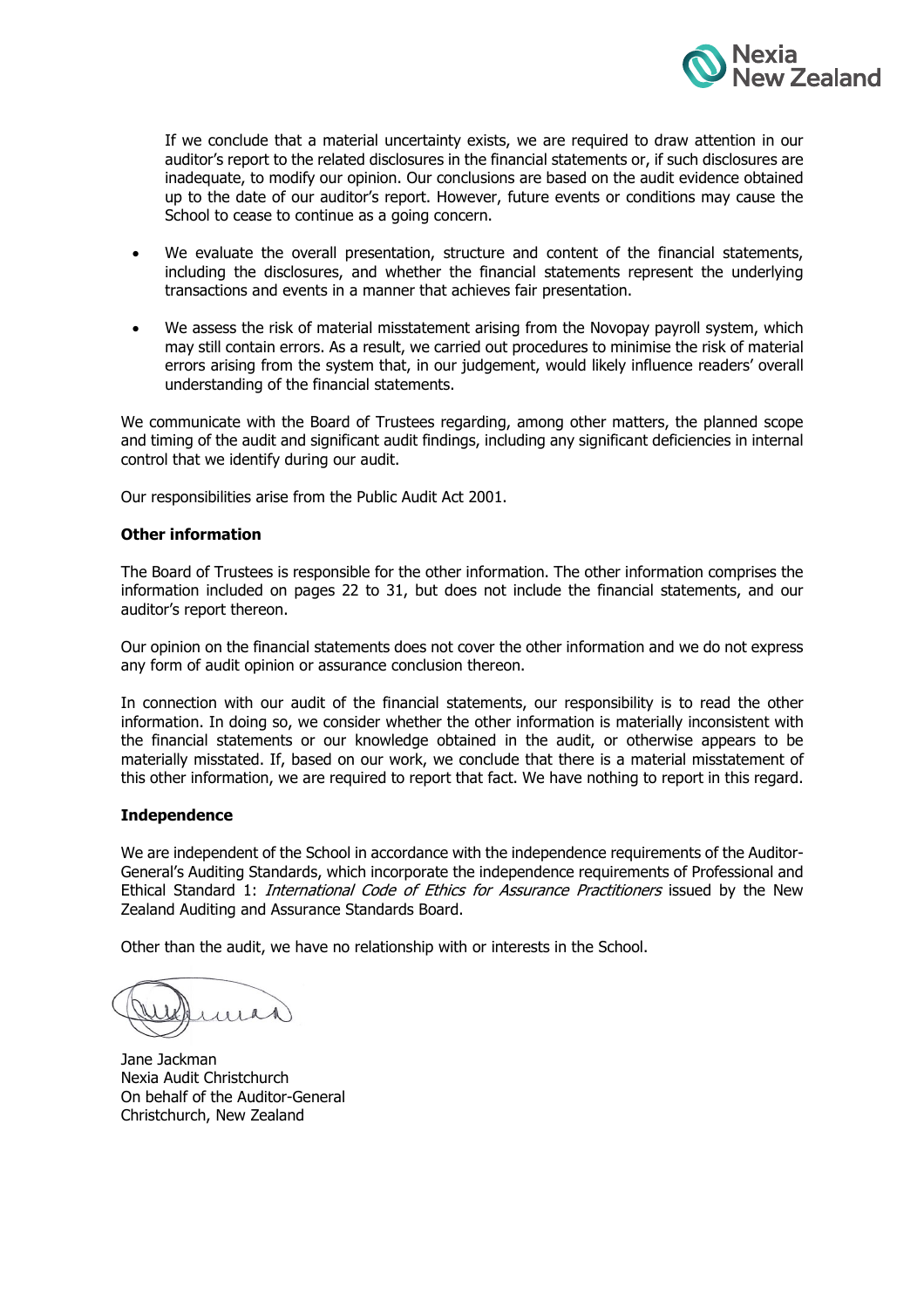

**Annual Report Statement** 

# Use of Kiwi Sport Report - 2019

The school employed two part time Sports Co-Ordinators during 29 January 2019 - 13 December 2019. The roles carried out were:

- 1. Organise school sports teams competing in local competitions.
- 2. Coach teams.
- 3. Travel with teams to sports events.
- 4. Organise/manage the storage of PE equipment.
- 5. Organisation of sports uniforms/gear.

# **Balance Sheet**

| Income<br>Kiwi Sport Funding $-$<br><b>Operations Grant</b> |           | <b>Expenditure</b>                                                                     | Total     |
|-------------------------------------------------------------|-----------|----------------------------------------------------------------------------------------|-----------|
| Initial<br>Calculation                                      | 4886.61   | Sports Co-ordinators and coaching                                                      | \$3952.00 |
| <b>Additional Adjustments</b><br>recalculations             |           | Subsidise bus travel to events, SC<br>Swimming, Triathlon, Athletics, Cross<br>Country | \$589.12  |
| March                                                       | 122.17    | Sports Equipment and programmes                                                        | \$1055.00 |
| July                                                        |           |                                                                                        |           |
| September                                                   | $-81.44$  |                                                                                        |           |
| <b>Total excl GST</b>                                       | \$4927.34 | <b>Total</b>                                                                           | \$5596.12 |

ennessy

Principal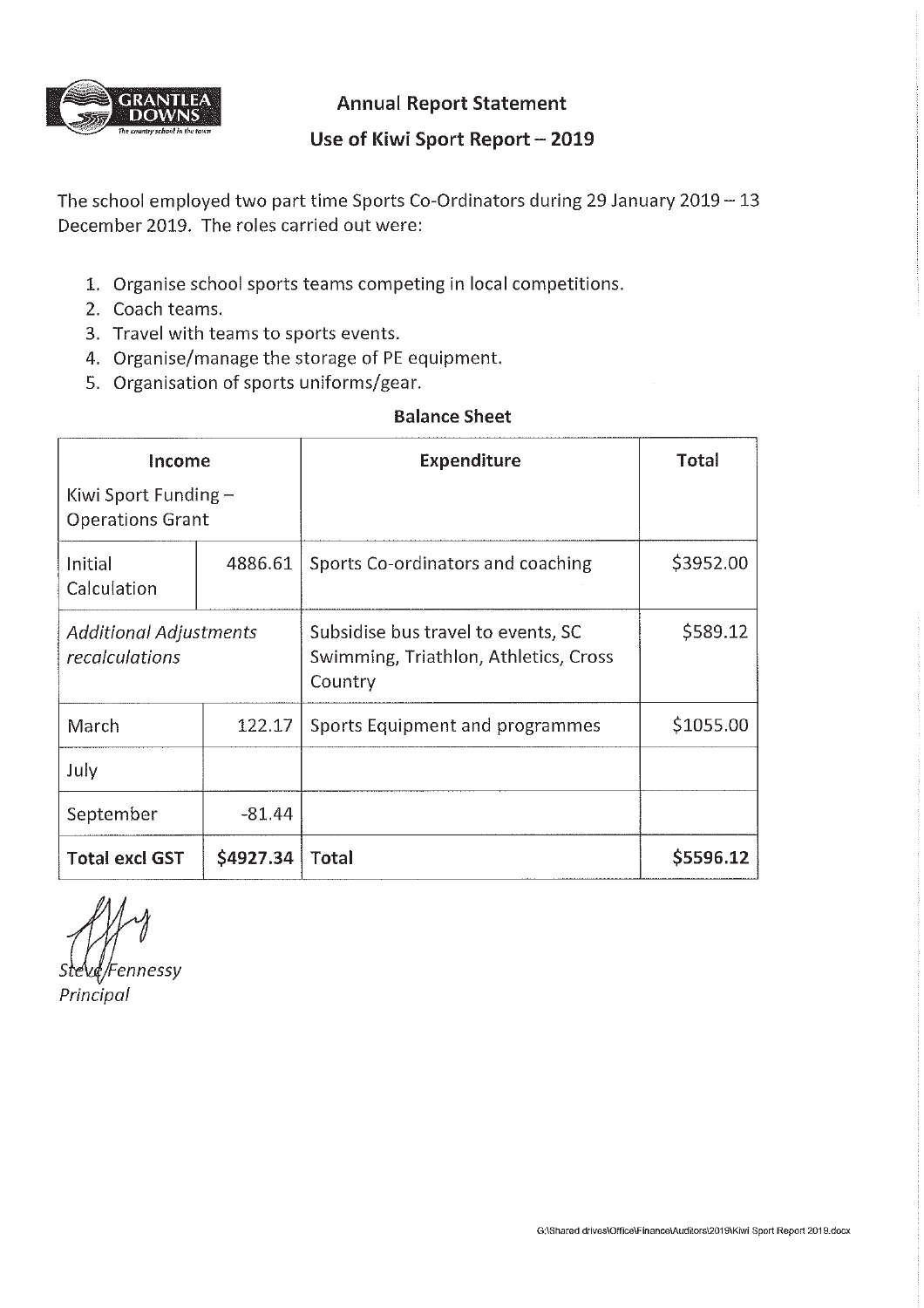

MINISTRY OF EDUCATION TE TĂHUHU O TE MĂTAURANGA

# **Analysis of Variance Reporting**



| <b>School Name:</b>   | <b>Grantlea Downs</b>                                                                                                                                                                                                                                                                                                                                                                                                            | <b>School Number: 2111</b> |                                                                                                                                                                                                                                              |
|-----------------------|----------------------------------------------------------------------------------------------------------------------------------------------------------------------------------------------------------------------------------------------------------------------------------------------------------------------------------------------------------------------------------------------------------------------------------|----------------------------|----------------------------------------------------------------------------------------------------------------------------------------------------------------------------------------------------------------------------------------------|
| <b>Strategic Aim:</b> | learning needs through our balanced School Curriculum that gives priority to literacy and numeracy.                                                                                                                                                                                                                                                                                                                              |                            | All students will be engaged in inclusive, positive, relevant and meaningful learning experiences that meet their diverse                                                                                                                    |
| <b>Annual Aim:</b>    | Continue to refine and deliver high-quality teaching and learning programmes with an emphasis on Literacy and<br>Numeracy.<br>Review our School Curriculum with a focus on Literacy (Writing Focus)                                                                                                                                                                                                                              |                            |                                                                                                                                                                                                                                              |
| Target:               | <b>Writing 2019</b><br>All students who are underachieving in Writing will make accelerated progress towards achieving the relevant<br>curriculum level. The focus will be on Year 3, 4, 5, 6, 7, 8 boys and Year 3 & 5 girls, but quality teaching will also<br>ensure that all students make progress.                                                                                                                         |                            |                                                                                                                                                                                                                                              |
| <b>Baseline Data:</b> | Guide showed that Year 2 girls 74% (14/19), Year 2 boys 52 % (12/23), Year 3 girls 83% (19/23), Year 3 boys 56%<br>girls 78% (21/27), Year 6 boys 62% (15/24), Year 7 girls 80% (12/15), Year 7 boys 52% (12/23) were writing At or<br>Above their expected level. Analysis of Maori students showed 76% working At or Above their expected level, and<br>Pacifica students showed 78% working At or Above their expected level. |                            | Analysis of 2018 schoolwide Writing data based on overall teacher judgements in relation to our school's Assessment<br>(10/18), Year 4 girls 67% (10/15), Year 4 boys 75% (15/20), Year 5 girls 79% (15/19), Year 5 boys 48% (14/29), Year 6 |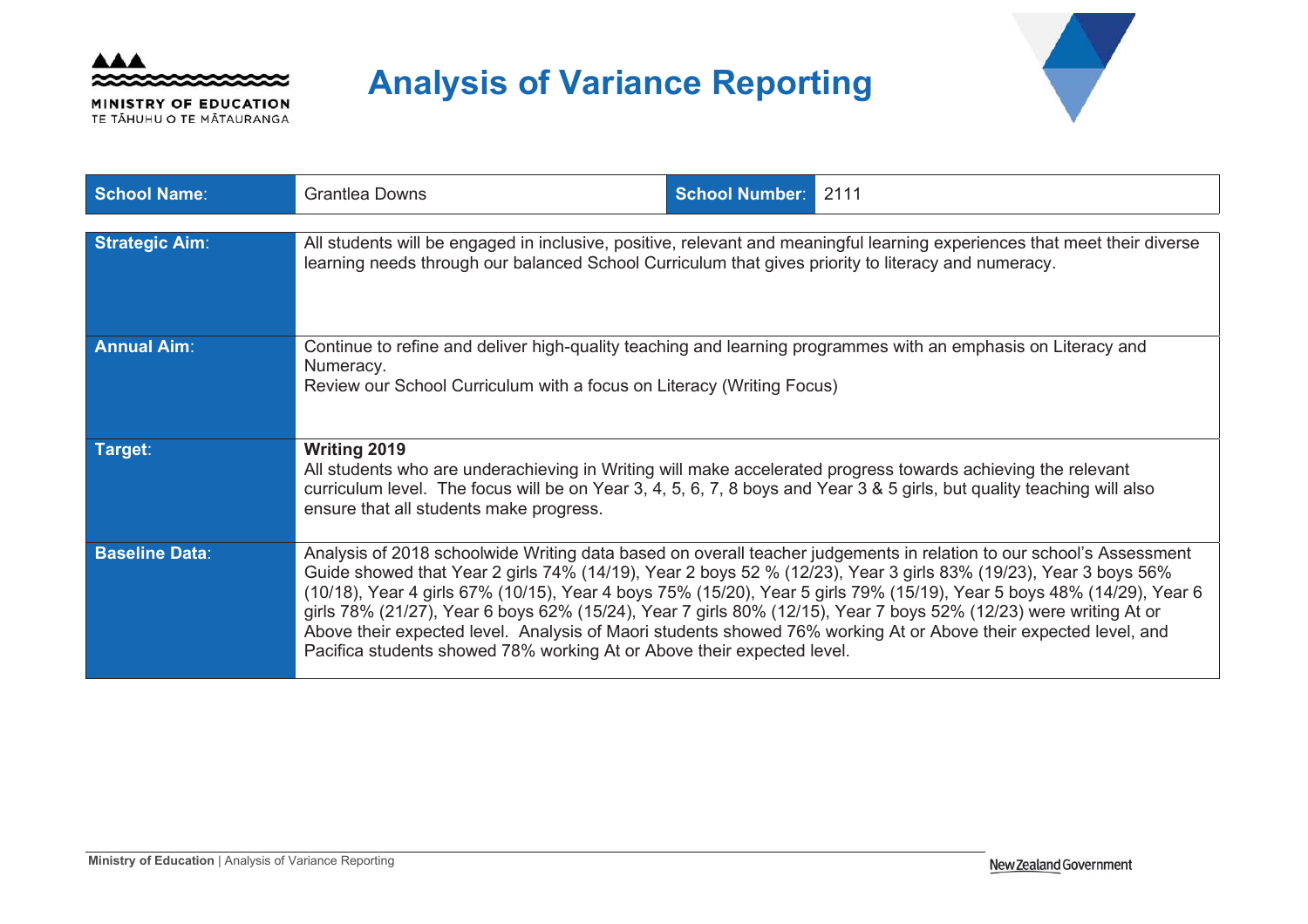# **Tātaritanga raraunga**

| <b>Actions</b><br><b>What did we do?</b>                                                                                                                                                                                                                                                                                                                                                                                                                                                                                                                                                                                                                                                                                                                                               | <b>Outcomes</b><br><b>What happened?</b>                                                                                                                                                                                                                                                                                                                                                                                                                                                                           | <b>Reasons for the variance</b><br><b>Why did it happen?</b>                                                                                                                                                                                                                  | <b>Evaluation</b><br><b>Where to next?</b>                                                                                                                                                                                                                                                                                                                                                                                                                                                                                |
|----------------------------------------------------------------------------------------------------------------------------------------------------------------------------------------------------------------------------------------------------------------------------------------------------------------------------------------------------------------------------------------------------------------------------------------------------------------------------------------------------------------------------------------------------------------------------------------------------------------------------------------------------------------------------------------------------------------------------------------------------------------------------------------|--------------------------------------------------------------------------------------------------------------------------------------------------------------------------------------------------------------------------------------------------------------------------------------------------------------------------------------------------------------------------------------------------------------------------------------------------------------------------------------------------------------------|-------------------------------------------------------------------------------------------------------------------------------------------------------------------------------------------------------------------------------------------------------------------------------|---------------------------------------------------------------------------------------------------------------------------------------------------------------------------------------------------------------------------------------------------------------------------------------------------------------------------------------------------------------------------------------------------------------------------------------------------------------------------------------------------------------------------|
| Continued reviewing our Writing<br>programmes, including assessment<br>and literacy tools, to develop<br>guidelines that support high quality<br>and consistent school-wide best<br>practice.<br>Investigated how assessment data<br>can be better used to identify areas<br>of need in our writing programmes<br>and teaching practice across the<br>school.<br>Developed knowledge and skills of<br>Literacy Progressions and how to use<br>these to enhance teacher practice,<br>with consistency across the school.<br>PD to support was undertaken<br>internally. Teachers took part in the<br>ALL (Accelerated Literacy Learning)<br>Professional Development. The ALL<br>programme ensured that our Tier 2<br>identified students were targeted to<br>improve writing outcomes. | <b>Year 3 Girls</b><br>14/18 at or above (78%)<br>74% at or above from the same<br>cohort 2018<br>Below to $At = 3$ children<br>Below to Well Below = 1 child<br>At to Above $= 1$ child<br>1 negative shift<br>4 positive shifts<br>Increase of 4%<br>Year 3 Boys<br>20/24 at or above (83%)<br>52% at or above from the same<br>cohort 2018.<br>Below to Well Below = 2 children<br>Below to $At = 5$ children<br>Above to $At = 2$ children<br>4 negative shifts<br>5 positive shifts<br><b>Increase of 31%</b> | The introduction of ALL strategies<br>has targeted our tier 2 children and<br>lifted their achievement.<br>Some classes did Writing 5 days a<br>week.<br>Writing has been a PD focus.<br>Teachers implemented new ideas<br>and new learning which improved<br>their practice. | Continue to embed ALL within our<br>Writing programmes.<br>Integrate Gail Loane activities.<br>Read Gail Loane's book as a<br>syndicate and work through<br>chapters together.<br>Continue to collaborate as a whole<br>staff.<br>Celebrate childrens' writing<br>Further, develop and work with the<br><b>Writing Progressions</b><br>Improve practice by attending<br>more Writing PD sessions.<br>Consistent use of Writing plans<br>across the syndicate to provide<br>clarity and direction for teaching<br>Writing. |
|                                                                                                                                                                                                                                                                                                                                                                                                                                                                                                                                                                                                                                                                                                                                                                                        | <b>Year 4 Boys</b><br>11/19 at or above (58%)                                                                                                                                                                                                                                                                                                                                                                                                                                                                      |                                                                                                                                                                                                                                                                               | Develop a Phonics Programme<br>within our syndicate                                                                                                                                                                                                                                                                                                                                                                                                                                                                       |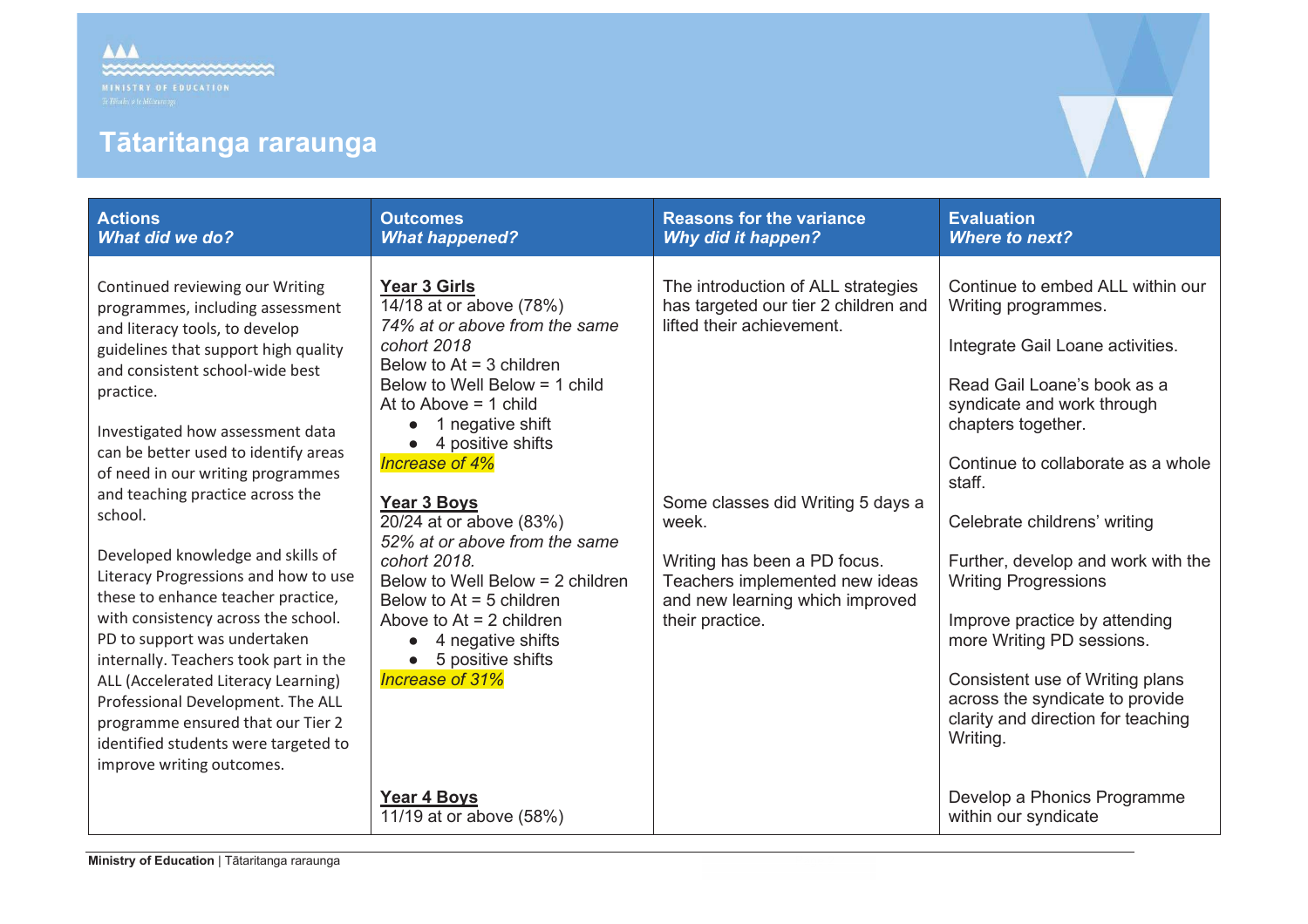# **Tātaritanga raraunga**

Investigate how to sustainably moderate writing within Syndicates to ensure tea consistent and developi understanding of what move children to the ne

Accelerated Literacy Lea Programme (ALL). Speci from each syndicate eng external provider from support this programme

Two Teachers attended Literacy Symposium.

Yr 0-4 teachers attended training and implement Phonics programme to writing.

Yr 0-2 teachers attended Professional Developme

| ainably<br>n and across<br>achers are<br>ing their<br>is required to<br>xt level.            | 56% at or above from the same<br>cohort in 2018.<br>Well Below to Below $=$ 1 child<br>Below to $At = 1$ child<br>Above to $At = 1$ child<br>1 negative shift<br>• 2 positive shifts<br>Increase of 2%                                                                                    |                                                                                                |                                                                                                                                                                                  |
|----------------------------------------------------------------------------------------------|-------------------------------------------------------------------------------------------------------------------------------------------------------------------------------------------------------------------------------------------------------------------------------------------|------------------------------------------------------------------------------------------------|----------------------------------------------------------------------------------------------------------------------------------------------------------------------------------|
| arning<br>ific teachers<br>gaged with an<br><b>UCPlus to</b><br>е.<br>the Otago<br>d phonics | Year 5 Girls<br>9/15 at or above (60%)<br>67% at or above from the same<br>cohort in 2018.<br>Well Below to Below $=$ 1 child<br>Below to $At = 1$ child<br>• 2 positive shifts<br>Decrease of 7%                                                                                         | Two 'at' children left, 1 'below' left<br>and 1 'below' started.                               | Continue ALL programme.<br>Implement a variety of strategies<br>from PD undertaken recently.<br>Work closely with new staff to<br>ensure we don't lose momentum<br>in this area. |
| Yolanda Soryl<br>support<br>d the Liz Kane<br>ent                                            | Year 5 Boys<br>15/18 at or above (83%)<br>75% at or above from the same<br>cohort in 2018.<br>Well Below to Below $=$ 1 child<br>Below to $At = 2$ children<br>Below to Well Below = 1 child<br>At to Above $= 1$ child<br>1 negative shift<br>4 positive shifts<br><b>Increase of 8%</b> | Two children moved from below to<br>at.<br>ALL focus group included many of<br>these children. |                                                                                                                                                                                  |
|                                                                                              | Year 6 Boys<br>18/28 at or above (64%)<br>48% at or above from the same<br>cohort 2018.                                                                                                                                                                                                   | ALL focus group included many of<br>these children.<br>Good shift in attitude towards          |                                                                                                                                                                                  |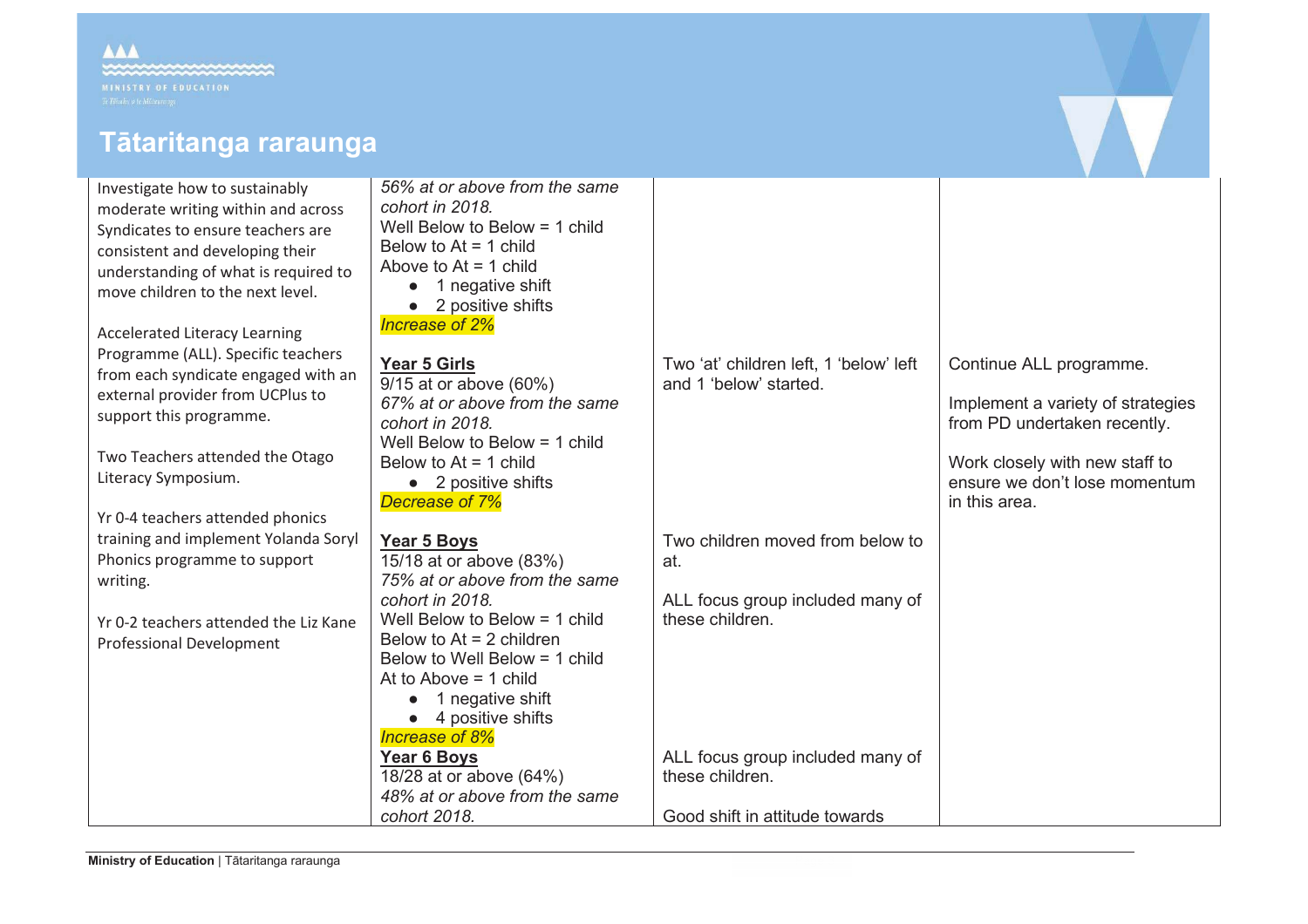

| Below to Well Below = 3 children<br>Below to $At = 3$ children<br>At to Below $=$ 3 children<br>At to Above $= 2$ children<br>Above to $At = 1$ child<br>7 negative shifts<br>5 positive shifts<br>Increase of 16%                                                                                                                  | writing seen in these children.                                                                                                                |                                                                                                                                                                                                                                                                                                             |
|-------------------------------------------------------------------------------------------------------------------------------------------------------------------------------------------------------------------------------------------------------------------------------------------------------------------------------------|------------------------------------------------------------------------------------------------------------------------------------------------|-------------------------------------------------------------------------------------------------------------------------------------------------------------------------------------------------------------------------------------------------------------------------------------------------------------|
| <b>Year 7 Boys</b><br>$\sqrt{14/21}$ at or above (67%)<br>62% at or above from the same<br>cohort 2018.<br>Well Below to $At = 1$ child<br>Well Below to Below $= 2$ children<br>Below to $At = 2$ children<br>At to Above $= 1$ child<br>At to Below $=$ 1 child<br>1 negative shift<br>6 positive shifts<br><b>Increase of 5%</b> | ALL focus group included the<br>majority of this group and<br>improvements were made                                                           | ALL used across the syndicate<br>Writing every day in all<br>classrooms and across the<br>curriculum<br>PD Focus on writing helped to<br>improve teacher practice and<br>knowledge<br>Implement Gail Loane into the<br>syndicate and have regular<br>discussions around 'I've Got<br>Something to Say' book |
| Year 8 Boys<br>10/22 at or above (45%)<br>52% at or above from the same<br>cohort 2018.<br>Below to $At = 2$ children<br>At to Above $= 1$ child                                                                                                                                                                                    | Attitude towards writing was<br>negative and made it hard to<br>gauge correct levels as hardly any<br>writing was completed (their<br>refusal) | Regular feedback on all writing<br>Visual displays of children's<br>writing regularly updated                                                                                                                                                                                                               |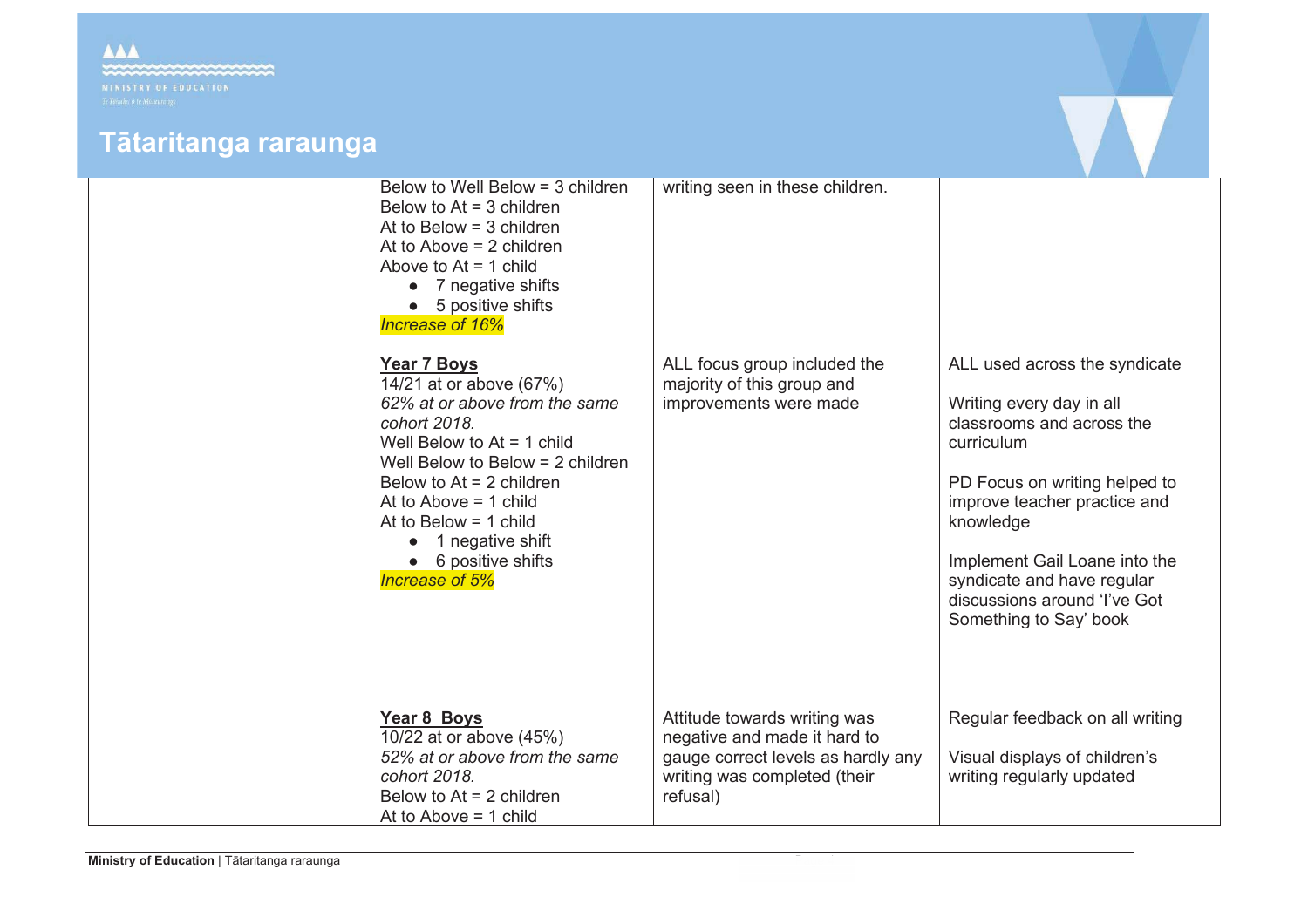

# **Planning for next year**:

# **Target Groups**

Looking at the data, some possible target groups for 2020 include - Year 5 Girls.

# **Target Groupings**

Teachers will already have identified the needs of half their class (those they retain). Combine this with data coming through and classrooms and syndicates will be able to identify areas of need.

# **Programmes**

Continue to improve our current writing programmes to cater for all learners. The teachers will look to consolidate their knowledge and skill delivery. Further staff will be undertaking PD in Yolanda Soryl, Liz Kane and Gail Loane.

# **Teacher Aide Support**

Review where support is going and how it is used.

# **Curriculum**

Literacy is a curriculum focus for 2020, with a continuing need to focus on improving writing practice.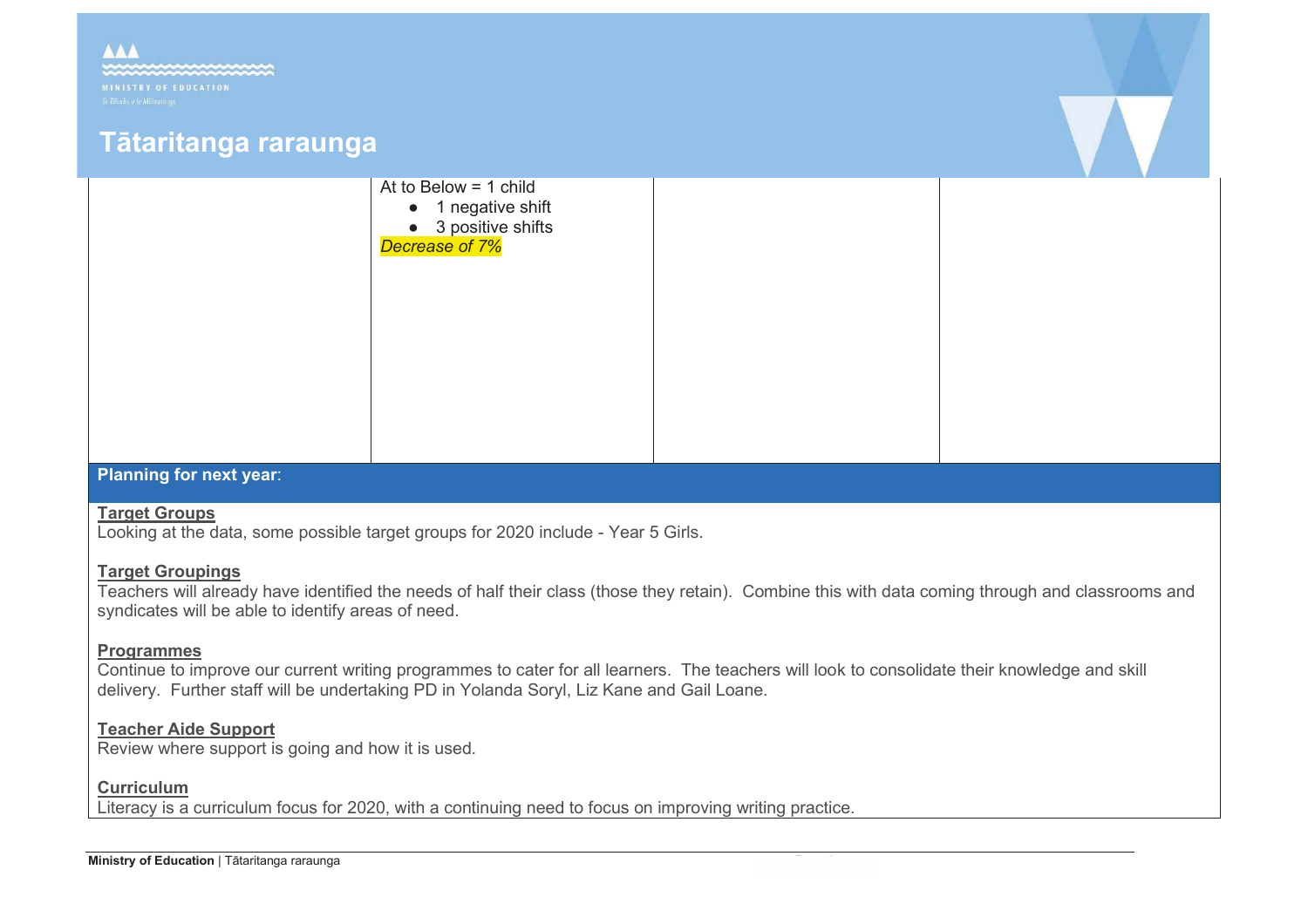

MINISTRY OF EDUCATION TE TĂHUHU O TE MĂTAURANGA

# **Analysis of Variance Reporting**



| <b>School Name:</b>   | <b>Grantlea Downs School</b>                                                                                                                                                                                                                                                                                                                                                                                                     | <b>School Number: 2111</b> |                                                                                                                                                                                                                                           |  |  |
|-----------------------|----------------------------------------------------------------------------------------------------------------------------------------------------------------------------------------------------------------------------------------------------------------------------------------------------------------------------------------------------------------------------------------------------------------------------------|----------------------------|-------------------------------------------------------------------------------------------------------------------------------------------------------------------------------------------------------------------------------------------|--|--|
| <b>Strategic Aim:</b> |                                                                                                                                                                                                                                                                                                                                                                                                                                  |                            |                                                                                                                                                                                                                                           |  |  |
|                       | <b>G.1 Student Learning and Engagement</b><br>All students will be engaged in inclusive, positive, relevant and meaningful learning experiences that meet their diverse<br>learning needs through our balanced School Curriculum that gives priority to literacy and numeracy.                                                                                                                                                   |                            |                                                                                                                                                                                                                                           |  |  |
| <b>Annual Aim:</b>    | Continue to refine and deliver high-quality teaching and learning programmes with an emphasis on Literacy and                                                                                                                                                                                                                                                                                                                    |                            |                                                                                                                                                                                                                                           |  |  |
|                       | Numeracy.<br>Continue to review and develop systems for identification and targeted programmes to meet the needs of<br>underachieving Priority Learners.                                                                                                                                                                                                                                                                         |                            |                                                                                                                                                                                                                                           |  |  |
| Target:               | <b>Maths 2019</b><br>All students who are underachieving in Maths will make accelerated progress towards achieving the relevant curriculum<br>level. The focus will be on Year 3, 4, 6 & 8 boys and Year 3, 4, 5 & 7 girls but quality teaching will also ensure that all<br>students make progress                                                                                                                              |                            |                                                                                                                                                                                                                                           |  |  |
| <b>Baseline Data:</b> | Guide showed that Year 2 girls 74% (14/19), Year 2 boys 74% (17/23/), Year 3 girls 70% (16/23), Year 3 boys 83%<br>girls 63% (17/27), Year 6 boys 79% (19/24), Year 7 girls 80% (12/15), Year 7 boys 57% (13/23) were working At or<br>Above their expected level. Analysis of Maori students showed 71% working At or Above their expected level, and<br>Pacifica students showed 67% working At or Above their expected level. |                            | Analysis of 2018 schoolwide Maths data based on overall teacher judgements in relation to our school's Assessment<br>(15/18), Year 4 girls 60% (9/15), Year 4 boys 75% (15/20), Year 5 girls 79% (15/19), Year 5 boys 69% (20/29), Year 6 |  |  |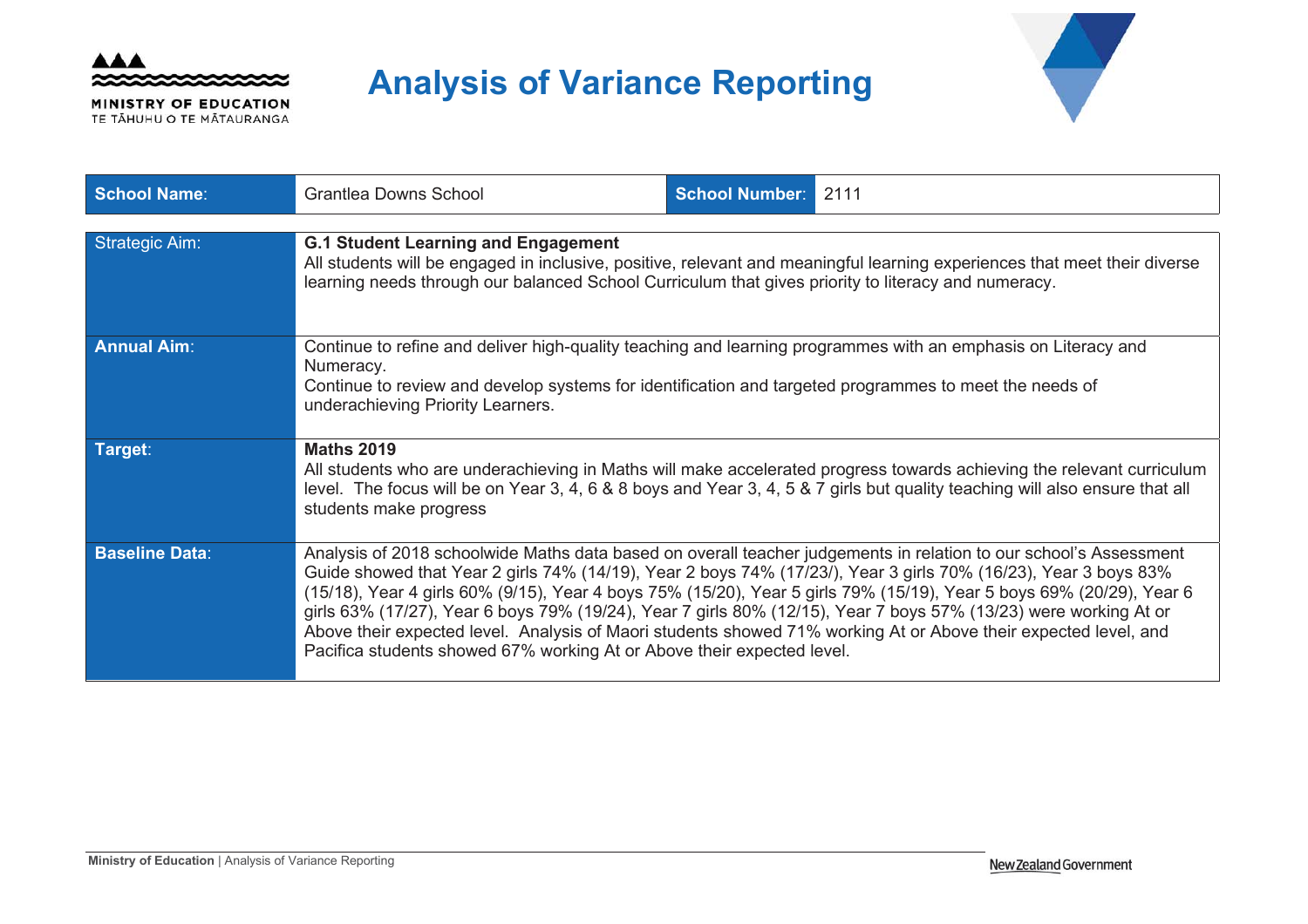| <b>Actions</b><br><b>What did we do?</b>                                                                                                                                                                                              | <b>Outcomes</b><br><b>What happened?</b>                                                                                                                                                                                                                                                                                 | <b>Reasons for the variance</b><br><b>Why did it happen?</b>                                                                       | <b>Evaluation</b><br><b>Where to next?</b>                                                                                                                                                 |
|---------------------------------------------------------------------------------------------------------------------------------------------------------------------------------------------------------------------------------------|--------------------------------------------------------------------------------------------------------------------------------------------------------------------------------------------------------------------------------------------------------------------------------------------------------------------------|------------------------------------------------------------------------------------------------------------------------------------|--------------------------------------------------------------------------------------------------------------------------------------------------------------------------------------------|
| Worked within teams to upskill all<br>members on new planning<br>formats.<br>Whole school programme plans<br>across all strands and levels were<br>implemented. This ensured<br>consistent delivery and<br>understanding of what was  | Year 3 Girls<br>8/18 at or above (44%)<br>74% at or above from the same<br>cohort 2018<br>Below to $At = 1$ child<br>At to Below $=$ 4 children<br>4 negative shifts<br>$\bullet$<br>• 1 positive shift<br>Decrease of 30%                                                                                               | Three children who were all<br>achieving 'AT' left the school, and<br>two new students started and are<br>both underachieving.     | Need to look at our maintenance<br>programmes.<br>Develop teacher's questioning<br>skills<br>Introduce an acceleration group,<br>similar to ALL, at the beginning of<br>our Maths lessons. |
| required to move children to the<br>next level.<br>Wherever possible the teaching of<br>strands attempted to fit with the<br>current THRIVE inquiry in order for<br>students to make meaningful<br>connections across the curriculum. | Year 3 Boys<br>13/24 at or above (54%)<br>74% at or above from the same<br>cohort 2018<br>Below to Well Below = 2 children<br>At to Well Below = 1 child<br>At to Below $=$ 3 children<br>Above to $At = 6$ children<br>12 negative shifts<br>$\bullet$<br>$\bullet$ 0 positive shifts<br>Decrease of 20%                | Maths programmes were<br>compromised at times due to<br>interruptions                                                              | Need to ensure interruptions to the<br>class/programmes are kept to a<br>minimum.                                                                                                          |
|                                                                                                                                                                                                                                       | <b>Year 4 Girls</b><br>15/23 at or above (65%)<br>70% at or above from the same<br>cohort 2018<br>Below to Well Below = 2 children<br>Below to $At = 2$ children<br>At to Below $= 2$ children<br>4 negative shifts<br>$\bullet$<br>2 positive shifts<br>Decrease of 5%<br><b>Year 4 Boys</b><br>16/19 at or above (84%) | Two children who were achieving<br>'AT' left the school, and two new<br>students arrived. One is achieving<br>'AT' and one is 'WB' |                                                                                                                                                                                            |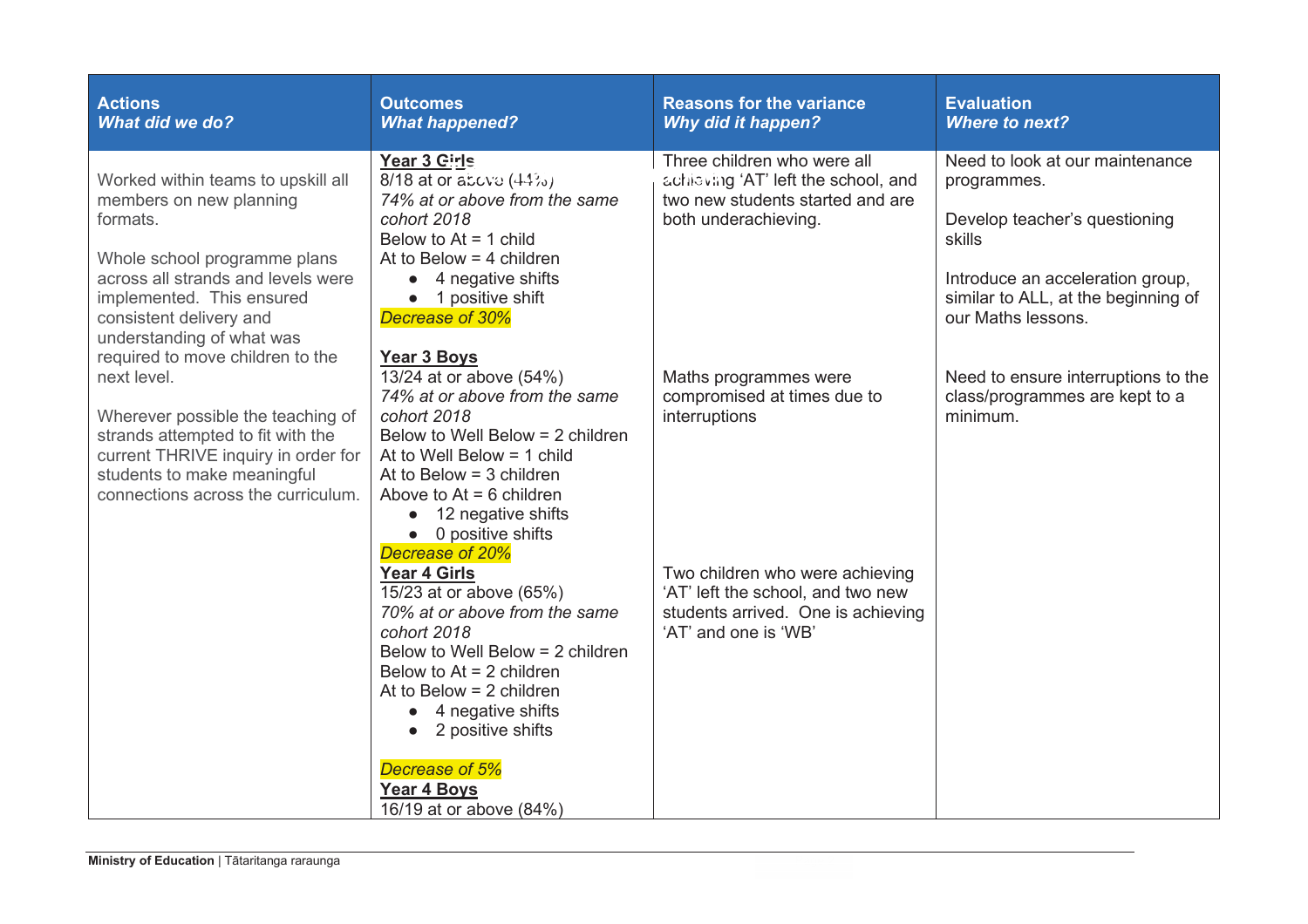| 83% at or above from the same<br>cohort 2018.<br>Above to $At = 1$ child<br>• 1 negative shift<br>Increase of 1 %<br>Year 5 Girls<br>$\overline{6}/13$ at or above (46%)<br>60% at or above from the same<br>cohort 2018.<br>Well Below to Below $= 2$ children<br>At to Below $= 2$ children<br>2 negative shifts<br>$\bullet$<br>• 2 positive shifts<br>Decrease of 14%<br>Year 6 Girls | Girls who were sitting just 'AT'<br>have slipped below.<br>An 'AT' child left and was replaced<br>by a below. | Identify children who are at risk of<br>slipping and implement an ALIM<br>group for them.<br>Ensure maths time isn't<br>compromised by other school<br>events.<br>Robust basic facts programme. |
|-------------------------------------------------------------------------------------------------------------------------------------------------------------------------------------------------------------------------------------------------------------------------------------------------------------------------------------------------------------------------------------------|---------------------------------------------------------------------------------------------------------------|-------------------------------------------------------------------------------------------------------------------------------------------------------------------------------------------------|
| 13/19 at or above (68%)<br>79% at or above from the same<br>cohort 2018<br>Well Below to Below $=$ 1 child<br>Below to Well Below = 1 child<br>At to Below $=$ 1 child<br>At to Above $= 2$ children<br>Above to $At = 1$ child<br>• 3 negative shifts<br>• 3 positive shifts<br>Decrease of 11%                                                                                          | One child has slipped from at to<br>below.                                                                    | Identify children who are at risk of<br>slipping and implement an ALIM<br>group for them.<br>Ensure maths time isn't<br>compromised by other school<br>events.                                  |
| Year 7 Girls                                                                                                                                                                                                                                                                                                                                                                              | Four children who were achieving                                                                              | Basic facts programme needs to                                                                                                                                                                  |
| 16/23 at or above (70%)                                                                                                                                                                                                                                                                                                                                                                   | 'AT' or 'ABOVE' left school and                                                                               | be looked at and aligned across                                                                                                                                                                 |
| 63% at or above from the same                                                                                                                                                                                                                                                                                                                                                             | one new student arrived. This                                                                                 | the syndicate and followed on from                                                                                                                                                              |
| cohort 2018                                                                                                                                                                                                                                                                                                                                                                               | new student is 'Below'.                                                                                       | the previous syndicate                                                                                                                                                                          |